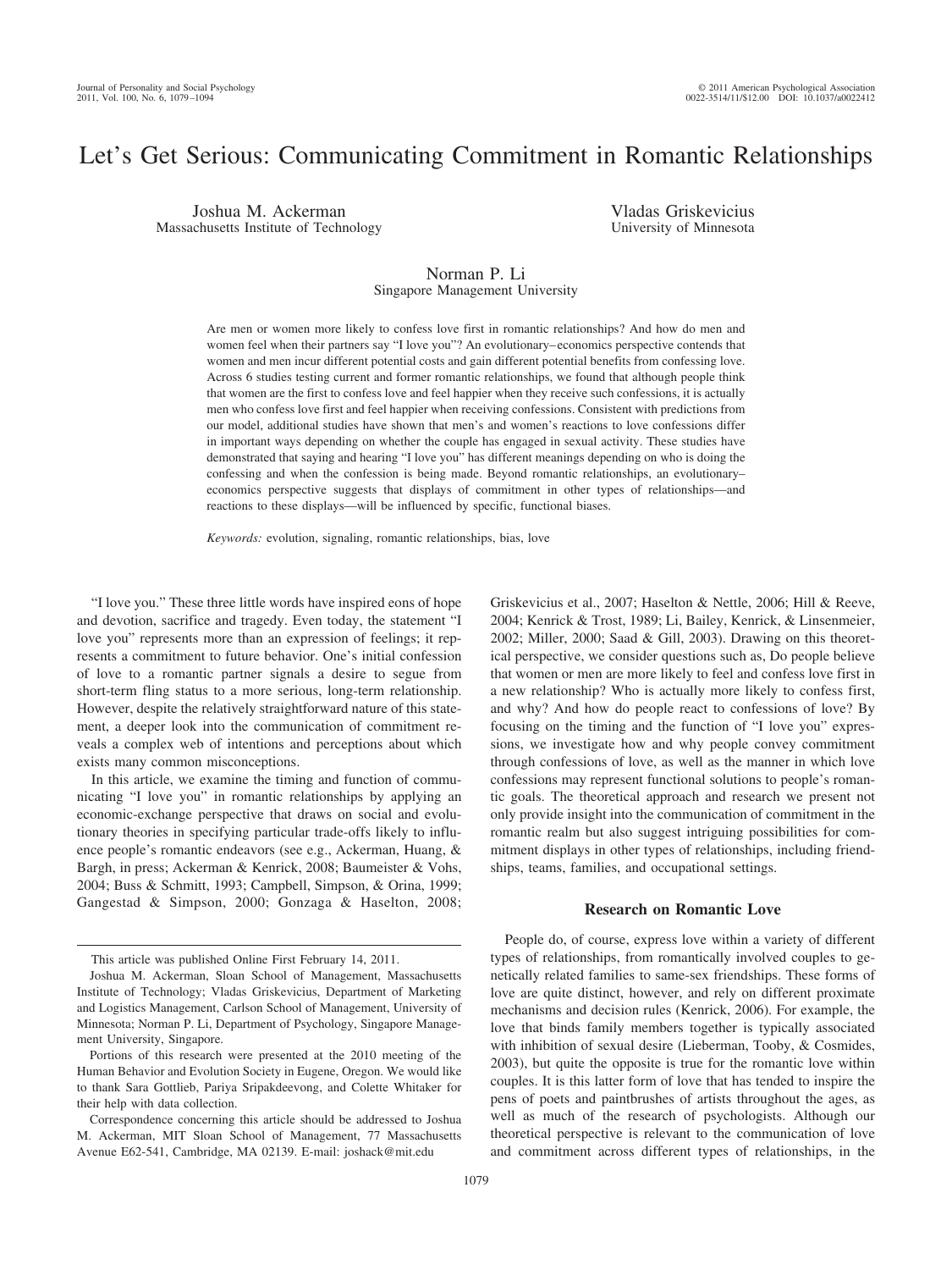current article we focus on the communication of love and commitment in romantic relationships.

Empirical and theoretical approaches to love have taken a number of tacks (Clark & Reis, 1988), including studies of the phenomenology of the experience (Berscheid & Walster, 1978; Gonzaga, Turner, Keltner, Campos, & Altemus, 2006; Hatfield, 1988; Sternberg, 1986), its conceptual properties (Fehr & Russell, 1991; Hendrick & Hendrick, 1986), the ideology of romanticism (Cunningham & Antill, 1981; Sprecher & Metts, 1989), and the physiological and neural substrates of love (Diamond, 2003, 2004; Fisher, Aron, & Brown, 2005, 2006). Others have focused on love's origins, construing love as a set of evolved decision biases that emerge through dynamic interactions with the decision biases of other individuals as well as with cultural norms (Buss, 2006; Kenrick, 2006; Kenrick, Li, & Butner, 2003). Several investigators have emphasized a multicomponent approach to love, suggesting that intimacy and passion are relatively orthogonal elements (Hatfield & Rapson, 1993; Sternberg, 1986). From this perspective, the first confession of love in a romantic relationship is generally considered to be an expression of one's intimate feelings and desire for commitment (see also Campbell & Ellis, 2005; Gonzaga & Haselton, 2008; Gonzaga, Keltner, Londahl, & Smith, 2001).

#### **Gender Differences**

Much of the existing research has emphasized gender differences in romantic relationships such that women are generally thought to be more interested in and willing to express love and commitment than are men (see e.g., Balswick, 1988; Pellegrini, 1978). For instance, women are often stereotypically associated with stronger feelings of love than are men (Fabes & Martin, 1991; Pines, 1998). A content analysis of emotional expression in Valentine's Day cards, for example, found that women were more likely than men to express love and fidelity (Gonzalez & Koestner, 2006). Women are also thought to be relatively more disposed than men to long-term mating strategies, indicative of romantic commitment (Buss & Schmitt, 1993; Kenrick, Sadalla, Groth, & Trost, 1990; Peplau, 2003; Simpson & Gangestad, 1992), and women become relatively more upset by emotional (love- and commitment-related) infidelity than men do (Sagarin, 2005). Finally, women may have an easier time than men expressing vulnerable emotions such as love (Grossman & Wood, 1993; Notarius & Johnson, 1982; Sprecher & Sedikides, 1993). Work on selfdisclosure confirms that women are typically more likely to reveal intimate details than men are (see e.g., Morgan, 1976).

Despite this evidence, several studies have found that men are actually more likely to hold certain romantic beliefs, such as that one should marry for love or that love is everlasting (Cunningham & Antill, 1981; Knox & Sporakowski, 1968; Peplau & Gordon, 1985; Sprecher & Metts, 1989; but see Garcia & Carrigan, 1998; Medora, Larson, Hortacsu, & Dave, 2002). Such findings are often accounted for by presuming that men possess relatively greater economic freedom and can thus afford to select partners on the basis of love (Dion & Dion, 1985). Men have also been found to divulge personal information more readily than do women in their initial meetings with strangers (Derlega, Winstead, Wong, & Hunter, 1985). This type of disclosure is thought to be driven by socialization pressures that lead men to desire control of the relationship.

#### **Timing**

Within the close relationships literature, some research has focused on periods of romantic development characterized by discrete events, or "turning points" (Baxter & Bullis, 1986; Baxter & Pittman, 2001; Bullis, Clark, & Sline, 1993). These points signal the onset of positive or negative change in the satisfaction or commitment level of relationships. In a classic study, Baxter and Bullis (1986) identified a number of important turning point categories including "get-to-know time," "physical separation," and "external competition" (p. 480). Of particular relevance for the current article, events related to the passion category specifically, first sex and saying "I love you"—represented only 3% and 1.2%, respectively, of all turning point events.

As we suggest later, the frequency with which these particular events are reported may belie their importance. Indeed, several researchers have focused on the meaning and relational effects of sex and love as key experiences. For instance, it has been suggested that expressing love prior to sexual intimacy may counter typical cultural norms and thus intensify emotional engagement (Metts, 2004). In a study of first sexual involvement in romantic relationships, Metts (2004) found that expressions of love before sex positively predicted relationship escalation and negatively predicted regret about sex. Again, research has indicated that women may be especially responsive to emotional cues of love and commitment as reasons for advancing sexual activity in relationships (Carroll, Volk, & Hyde, 1985; Christopher & Cate, 1984). Indeed, early love confessions appear to be stronger predictors of relationship escalation for women than for men, though interestingly, these confessions do not necessarily predict current relationship satisfaction or commitment (Metts, 2004). In the current research, we propose that timing and gender are critical factors for illuminating the ultimate function of romantic love confessions because these factors speak to the successful exchange of evolutionarily important resources.

# **An Evolutionary–Economics Perspective on Romantic Commitment**

An evolutionary perspective has been particularly fruitful in accounting for the costs and benefits underlying specific patterns of romantic behavior (see e.g., Ackerman & Kenrick, 2008; Buss, 2006; Campbell & Ellis, 2005; Fletcher, Simpson, & Boyes, 2006; Gonzaga & Haselton, 2008; Griskevicius, Cialdini, & Kenrick, 2006; Griskevicius et al., 2007; Hill & Reeve, 2004; Kenrick, Griskevicius, Neuberg, & Schaller, 2010; Kenrick et al., 1990; Li et al., 2002; Maner, Gailliot, Rouby, & Miller, 2007). Consideration of such costs and benefits suggests that although women may be more associated with and interested in love and commitment, it should actually be men who are more likely to express such feelings first. This prediction is derived from several principles in economics and evolutionary biology.

#### **Parental Investment and Sexual Selection**

The first principle relevant to our prediction is *parental investment*. This principle states that because reproductive success is the primary driver of natural selection, the biological sex (in any species) that makes the greater minimum obligatory investment in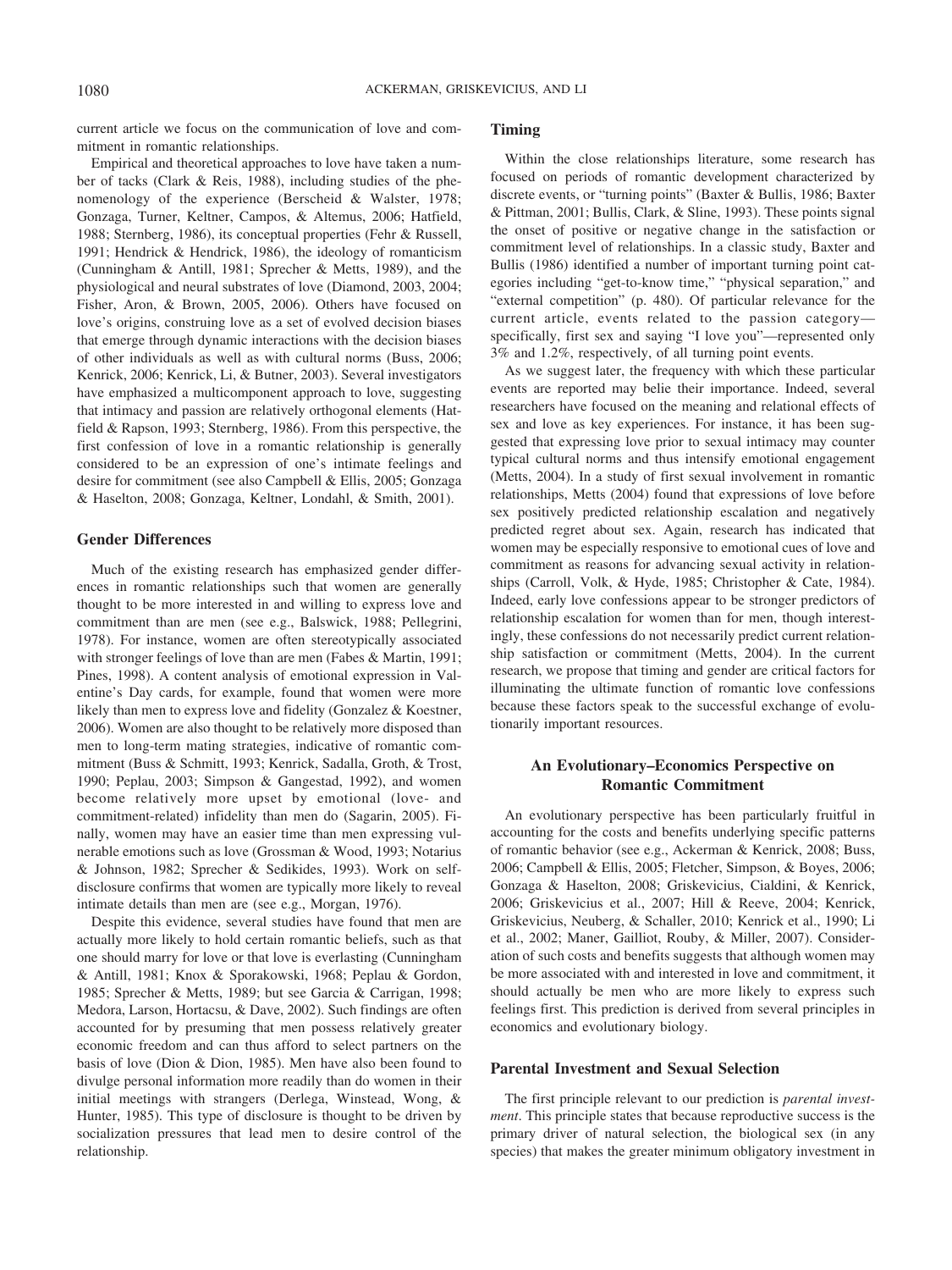conceiving viable offspring will tend to be more romantically choosy than will the other sex (Trivers, 1972). In most species, including humans, females expend more resources than males do on pregnancy and the rearing of offspring. Therefore, women are usually more selective than men regarding what qualities are acceptable in a potential mate (Buss & Schmitt, 1993; Geary, 1998; Kenrick, Groth, Trost, & Sadalla, 1993; Li et al., 2002; Regan, 1998; Schmitt, Shackelford, & Buss, 2001). Indeed, the qualities that women tend to be most selective about consist of the qualities that will help to ensure the fitness of women and their children, qualities such as the ability and willingness to provide material resources and signals of relationship commitment (Li et al., 2002).

Building on these ideas, the discrepancy in romantic choosiness between the sexes raises the second relevant principle from evolutionary biology, *sexual selection* (Darwin, 1871). Sexual selection is an evolutionary process that can produce sex differences over time because the choosier sex in a given species—the sex with higher obligatory parental investment—preferentially selects mates with particular traits and behaviors, which then become more widespread in the population of that sex. Many sex differences in humans can be explained at least in part through sexual selection. For example, men, as the relatively less choosy sex, tend to use more display tactics (e.g., from flaunting resources and physical acumen to direct combat) in order to attract mates (Buss, 1988; Daly & Wilson, 1988; Griskevicius et al., 2009; Griskevicius et al., 2007; Miller, 2000; Zahavi & Zahavi, 1997). Because women have more to lose than men do by making poor mating choices, women have a relatively stronger motivation to choose carefully and wisely, whereas men have a relatively stronger motivation to be chosen (Ackerman & Kenrick, 2009). Thus, these parental investment and sexual selection pressures suggest that one important reason men may confess love earlier than women do is because men have a stronger desire to motivate early sexual activity in relationships.

# **Social Exchange Theory and Error Management Theory**

The pressure on women to choose wisely creates a strong focus on the costs and benefits of potential romantic partners. The deliberations and trade-offs involving these costs and benefits can be understood by considering that sexual access is a femalecontrolled resource (Baumeister & Vohs, 2004) in light of both the previously mentioned evolutionary theories and *social exchange theory* (Sedikides, Oliver, & Campbell, 1994; Sprecher, 1998; see also Clark & Mills, 1979; Fiske, 1992). From this economically oriented perspective, men and women exchange sexual, physiological, and economic resources in the mating market (Baumeister & Vohs, 2004). Yet, whereas both sexes offer sexual access, only women offer costly physiological ones (e.g., gestation, lactation). Men, on the other hand, tend to be relatively stronger contributors of economic resources. A key difference, however, is that women's physiological resources are necessarily bundled with sexual access, whereas men's economic resources are not. This asymmetry results in female sexual resources being more valuable to men than male sexual resources are to women (Kenrick et al., 1993). As such, in romantic relationships women tend to "sell" and men tend to "buy" sexual access (Baumeister & Vohs, 2004). (Of course, we

are not referring to prostitution or the exchange of money here but simply drawing analogies between the roles that people often play and market behavior, including the idea that romantic relationship interactions can be framed as negotiations.) As an example of bidding for sexual access, men might profess their interest—in the form of love confessions—in being a long-term exchange partner. Therefore, from an evolutionary– economics perspective, one function of a love confession is to announce a willingness to form a long-term, romantic joint venture.

An evolutionary– economics perspective suggests that the economy of romantic relationships revolves around sexual, parenting, and commitment concerns. Empirical findings have tended to support this perspective (see e.g., Ackerman & Kenrick, 2009; Ackerman, Kenrick, & Schaller, 2007; Belk & Coon, 1993; Griskevicius et al., 2006; Kenrick et al., 1993; Kenrick et al., 1990; Li et al., 2002; Li & Kenrick, 2006; Pawlowski & Dunbar, 1999; Regan, 1998; Saad & Gill, 2003; Schmitt & Buss, 1996). For example, because one can never be absolutely certain about the feelings or actions of a potential romantic partner, and thus some risk in romantic decision making is inevitable, people exhibit biases to minimize the costs of making a wrong reproductive decision. The evolution of such biases is described by *error management theory* (Haselton & Buss, 2000; Haselton & Nettle, 2006). In their studies, Haselton and Buss (2000) found evidence for a male sexual overperception bias (i.e., men infer more sexual intent in women than is actually present) and a female commitmentskepticism bias (i.e., women infer less commitment intent in men than is actually present). These biases are consistent with the idea that women want to minimize selling errors (selling too low) and men want to minimize buying errors (not bidding high enough) in the romantic marketplace. In the present context, a relatively more costly error for men may be to avoid expressing commitment and risk losing the relationship. For women, a relatively more costly error may be to impulsively trust that expression and risk the consequences of a sexual relationship without the man's investment.

#### **Current Research**

An evolutionary– economics perspective specifies the following predictions about romantic communications. Because committed, long-term relationships often involve sexual activity, confessions of love may be used to achieve sexual access by (truthfully or insincerely) announcing long-term romantic interest. The costs and benefits associated with sexual activity suggest that men will be relatively more interested in seeking this access at the outset of a given relationship. Thus, although women may be stereotypically more associated with the concept and feeling of love (Fabes & Martin, 1991; Gonzalez & Koestner, 2006; Pines, 1998), it should be men who typically confess love first in relationships. Our perspective also speaks to the manner in which people react to confessions of love. That is, do recipients tend to react positively or negatively to indicators of romantic commitment? And do these reactions depend on whether the recipient is a man or a woman? As we discuss later, our perspective points to two key variables the timing of a love confession and a recipient's mating strategy that should have a critical influence on how men and women react to a confession of love.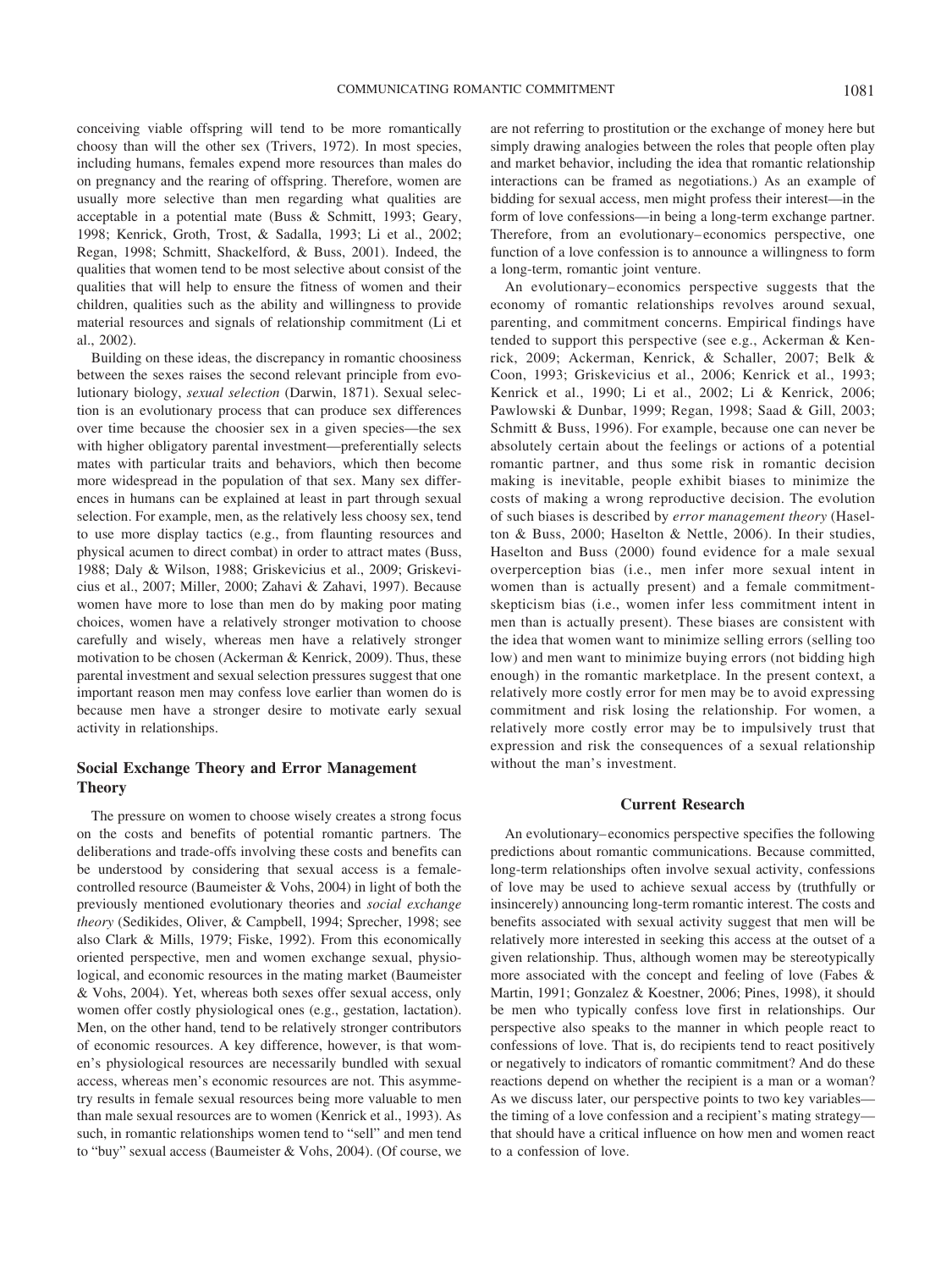To examine these hypotheses, we conducted six studies addressing the following two interrelated questions: (a) Who initially says "I love you" in romantic relationships, men or women? and (b) How do men and women react to confessions of love? The first question was addressed in Studies 1–3 by first examining people's beliefs about who they think is the first to confess love and then examining what actually happens in relationships. Building on these studies, we then addressed the second question in Studies 4 – 6 by examining men's and women's reactions to expressions of commitment depending on the timing of the love confession and depending on the mating strategy that an individual is pursuing.

#### **Who Is the First to Say "I Love You"?**

#### **Study 1: Beliefs**

**Method.** Participants were passersby on a street corner near a northeastern U.S. university campus and thus comprised a mixed undergraduate/community sample. They included 25 women and 20 men (mean age  $= 28$  years).<sup>1</sup> Participants agreed to take part in a study on general perceptions about romantic relationships and received a short paper questionnaire. The following two binary choice items assessed beliefs about whether men or women are more interested in early romantic commitment: (a) "Who normally says they are in love FIRST in romantic relationships?" and (b) "In a new relationship, who thinks about getting serious first?" Participants also responded to two items using the following scenario: "Imagine you happen to overhear a couple talking. The man [woman] says that he loves the woman [man]. It is the first time he [she] has ever said it. How long has this relationship likely been going on?" The second item reversed the target sex roles (the order of these items was counterbalanced). Finally, participants were asked who they believe typically responds more positively to love confessions, men or women. Candy and juice drinks were given as compensation for participation.

**Results.** The first two binary choice items were analyzed using chi-square tests (logistic regression analyses indicated no effect of participant sex). When asked "Who normally says they are in love *first* in romantic relationships?" women were chosen 64.4% of the time (see Figure 1, Panel A),  $\chi^2(1) = 3.76$ ,  $p = .05$ ,  $\phi$  = .04. Corroborating this finding, when asked "In a new relationship, who thinks about getting serious first?" women were chosen 84.4% of the time,  $\chi^2(1) = 21.36, p < .001, \phi = .10$ . Thus, people generally believe that women are the first to confess love and are the first to think about transitioning to a committed relationship.

For the two scenario-based items, a mixed 2 (participant sex; between-subjects)  $\times$  2 (target sex; within-subjects) analysis of variance (ANOVA) revealed only a main effect of target sex, *F*(1, 43) = 13.50,  $p = .001$ , Cohen's  $d = 0.39$ . People believed that women ( $M = 54.7$  days) tend to confess love an average of 23 days earlier in relationships than men do  $(M = 77.8$  days). Thus, consistent with stereotypic associations of women and love, both men and women appear to believe that women are more likely to be the first to confess love in relationships.

#### **Study 2: Recalled Reality**

The previous study indicated that people generally believe women are more likely to both feel and express love first in romantic relationships. Study 2 explored the validity of this belief by asking people to recall who actually confessed love first in their romantic relationships.

**Method.** Participants included 45 female and 66 male undergraduates (mean age  $= 21$ ) from a university in the northeastern United States.<sup>2</sup> Upon arrival to the lab, participants received a short paper questionnaire assessing actual past experiences. Because responses in this study could be valid only if they came from people who had been in a romantic relationship in which love was confessed, participants initially were asked whether they had experienced such a relationship. Participants were then asked: (1) "Think about your last or current romantic relationship in which someone confessed their love. In this relationship, who admitted love first?" (response options included "me," "my partner," and "N/A") and (2) "Think about the last time you said you were in love in a relationship. How long into that relationship did you begin thinking about saying you were in love?" (open-ended responses in days). All participants received course credit as compensation.

**Results.** Among participants, 86.5% had been involved in a past romantic relationship in which love was confessed. As predicted, of these participants, 61.5% reported that the man had confessed love first,  $\chi^2(1) = 5.04$ ,  $p < .03$ ,  $\phi = .02$  (see Figure 1, Panel B). A main effect of participant sex also indicated that women were more likely than men to report that men confessed first,  $\chi^2(1) = 11.22$ ,  $p = .001$ ,  $\phi = .03$ . Responses to the item assessing first thoughts about confession were consistent with the idea that men are more rapid confessors. Although in Study 1 women were overwhelmingly perceived as thinking about commitment first, here, a one-way ANOVA revealed that men (*M* 97.3 days) reported thinking about confessing love about 42 days earlier than did women ( $M = 138.9$  days),  $F(1, 82) = 4.07$ ,  $p <$  $.05, d = 0.45.$ 

## **Study 3: Current Reality**

Although people generally believe that women are more associated with feelings of romantic love and thus confess love first, participants in Study 2 reported that it was typically men who both confessed and planned to confess earlier. However, the particular relationships recalled in Study 2 (past or present) were not controlled. It may be that men and women differentially recalled relationships in which they confessed (or not), and it may also be that memory for confessions is itself biased. Study 3 was designed to address these issues by collecting reports from both partners in current romantic couples, from which we can assess the validity of individual memory.

## **Method.**

*Participants.* Participants included 47 heterosexual couples (94 total individuals) drawn from an online community sample (mean age  $= 33$ , range  $= 18-69$ ). This sample was taken from a pool maintained by a northeastern university, though the actual

<sup>&</sup>lt;sup>1</sup> In all studies, because there were too few self-reported homosexual participants to achieve sufficient statistical power for separate analysis, all data refer to heterosexual participants.

<sup>2</sup> Across studies, all analyses used, or were checked by using, Type III sums of squares to produce conservative tests given any inequalities in cell sizes.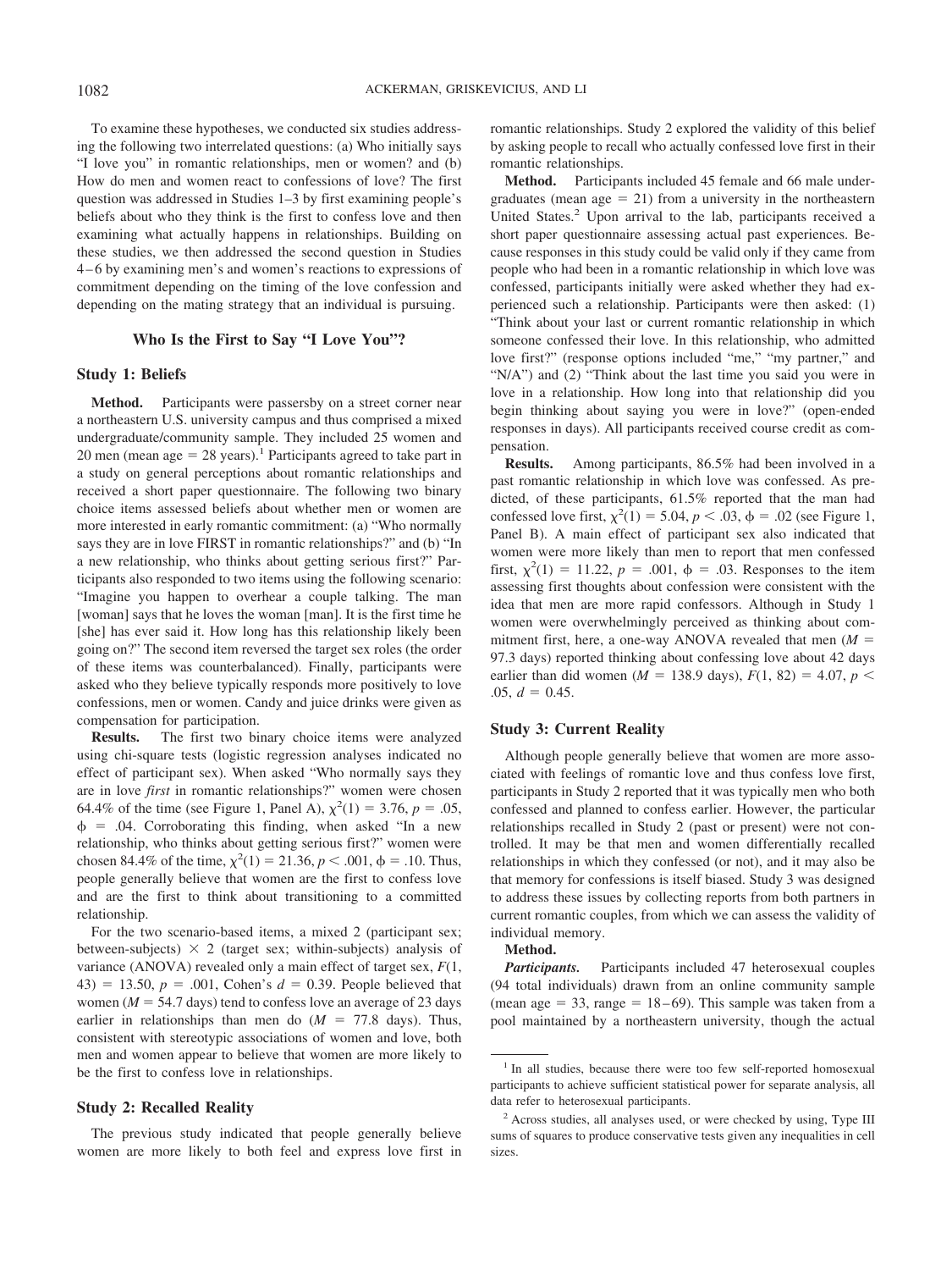

*Figure 1.* Common beliefs (Study 1; Panel A) compared with recalled (Study 2; Panel B) and current (Study 3; Panel C) relationship realities about who typically confesses love first in romantic relationships.

location of participants ranged throughout the United States. Out of these 47 couples, seven disagreed about who confessed love first in their relationship. There were no systematic biases for gender among those couples that disagreed. All participants were involved in long-term, committed relationships, lasting from 14 to 376 months ( $M = 84$  months).

*Procedure.* Participants were informed that they were required to currently be in a romantic relationship in which "I love you" had been said at least once by at least one partner and that other current romantic partners would be recruited to complete the study as well. Upon agreeing, participants were directed to an online survey featuring relationship questions, including who confessed love first in the relationship. At the conclusion, partner e-mail addresses were collected and partners were contacted. We collected demographic information from each partner to ensure couple validity. Once each member of a couple completed the study, each participant was mailed \$10.

**Results.** Couples who did not agree on first confessor sex were removed from the analysis. Consistent with previous findings,  $70.0\%$  ( $n = 28$ ) of couples agreed that men confessed love first in the relationship,  $\chi^2(1) = 6.40, p = .01, \phi = .16$  (see Figure 1, Panel C). Length of relationship did not affect this outcome. This percentage is higher than was found for recalled confession experiences, suggesting that people (primarily men, given the participant distribution of Study 2) may commonly underestimate the extent to which men say "I love you" first in relationships.

**Discussion.** In Studies 1, 2, and 3, we examined whether men or women are more likely to say "I love you" first in romantic relationships. Findings from the first study showed that people believed that women would be the first to confess love and the first to think about becoming romantically committed, consistent with the stereotypic association between women and feelings of love (see e.g., Fabes & Martin, 1991; Gonzalez & Koestner, 2006; Pines, 1998). However, the next two studies revealed that in both their current and previous relationships, it was men who were more likely to be the first confessors (see Figure 1). With respect to the timing of confessions, people believed that it takes men an average of 3 weeks longer than women to confess love. However, when asked when they had first considered admitting love in their relationships, men reported thinking about it 6 weeks earlier than did women. These findings support the first set of predictions derived from an evolutionary– economics perspective on romantic communication.

Thus, although people generally believe that women are more associated with love and initial relationship commitment, it is in fact men who are more likely to express love and commitment first in romantic relationships. Stereotypic beliefs can lead to inaccurate impressions about early commitment behaviors. However, it is possible that the fitness pressures people face over evolutionary time lead men to generally act quickly, whereas they may lead women to delay confessing love. That is, early expressions of commitment may help men to promote sexual activity in relationships, whereas later expressions may help women to avoid the potential costs of choosing a partner without adequately evaluating him.

Of course, the choice to confess or wait for a confession is not the only action that evolutionary– economics pressures may bias. The thoughts and emotions people experience after being told "I love you" may be colored by whether that confession minimizes or exacerbates recipients' potential fitness costs. Our second question in the current research concerns these reactions. That is, do recipients tend to react positively or negatively to indicators of romantic commitment? And do these reactions depend on whether the recipient is a man or a woman? We expected that, just as parental investment and sexual selection pressures may differentially alter people's willingness to express commitment, these same pressures should lead to differential reactions to such expressions. Our next three studies investigated this possibility.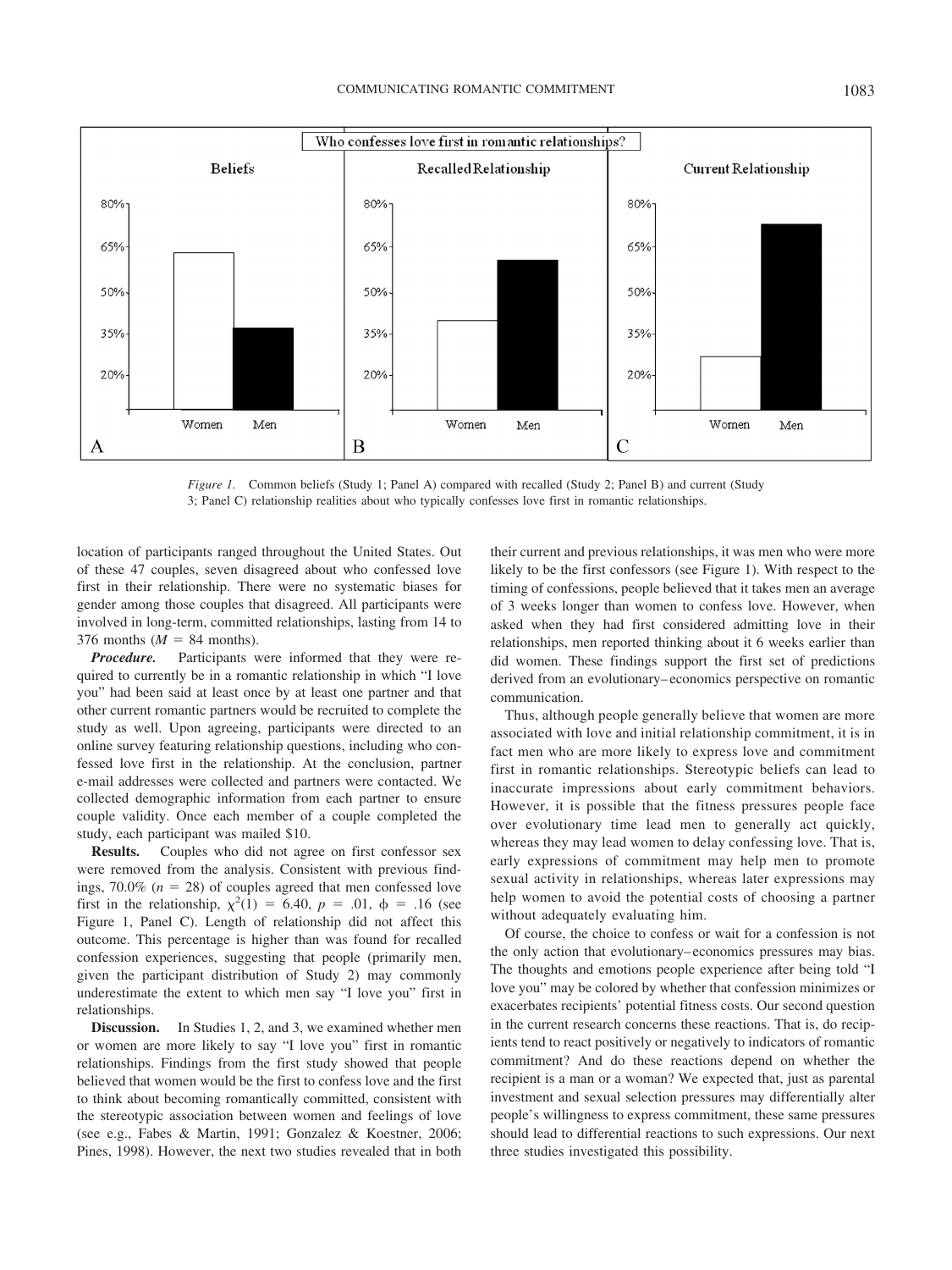## **Is Being Told "I Love You" a Good Thing?**

In Studies 4 – 6, we investigated people's affective reactions to expressions of commitment in romantic relationships. According to the beliefs people hold, one might expect that stereotypic associations between women and feelings of love would lead women to feel more positive when receiving a confession of love. This possibility is also consistent with women's relatively stronger interest in long-term romantic relationships (Peplau, 2003; Simpson & Gangestad, 1992). If love confessions signal an interest in romantic commitment, they may appeal relatively more to women than to men. In fact, in the relationship survey we conducted for Study 1, we asked participants whether they believed that women or men typically respond more positively to love confessions. Not surprisingly, women were chosen 88.6% of the time.

An evolutionary– economics perspective, however, predicts a different and more precise pattern of results. From this perspective, reactions to love confessions should critically depend on the actual exchange of sexual and parental investment resources. Thus, the timing of this exchange—whether the exchange of sexual and parental investment resources occurs before or after the expression of commitment—should influence both women's and men's reactions. Note that this timing is no longer relative to the beginning of the relationship (as in the previous studies) but rather to the occurrence of first sexual intercourse. Before sexual activity in a relationship, the highest parental investment costs involve women consenting too early and men missing out on a possible opportunity (Haselton & Buss, 2000). Women, like anyone who offers a costly resource on credit, should be wary about displays of insincere interest. If love confessions are bids for sexual access, then women should respond less positively than men to confessions that occur prior to the onset of sexual activity in a relationship. Men, in contrast, should respond more positively to confessions that occur prior to the onset of sexual activity, because such presex confessions might indicate that women are more willing to grant sexual access.

After sex has occurred, women have incurred the initial costs of possible pregnancy and, on average, have much more to gain by maintaining the relationship. In relationships in which sex occurs before love is confessed, women have effectively extended credit without collateral (i.e., sex becomes a sunk cost), and thus they should be motivated to seek investment, potentially in the form of commitment. Women should therefore feel more positive about receiving a postsex than a presex confession of love. Men's confessions, in fact, are likely to be more sincere (i.e., less colored by the goal of attaining initial sexual access) after sex has occurred. Yet, a man may potentially feel less positive about receiving a postsex confession if the long-term implications of the confession conflict with his investment horizon. All else equal, if men have already received the benefits of sexual access bundled with potential offspring care by the women, then those men may have (from an evolutionary perspective) relatively less to gain from continuing to maintain the relationship than the women do.

As is the case with other instantiations of evolved biases (see e.g., Haselton & Nettle, 2006), differential reactions are likely to emerge in both emotional and cognitive forms. For instance, recipients of love confessions may *feel* better or worse depending on their gender and the timing of the confession, but they may also *evaluate* confessions and confessors differently depending on these same factors. We tested these ideas in the following studies.

## **Study 4: Love in Theory**

In Study 4, we examined men's and women's levels of happiness from being told "I love you" in a hypothetical romantic relationship. Although both men and women are likely to be relatively happy to receive such an admission, we predicted that men would react more positively before sex had occurred, whereas women would react more positively after sex had occurred. Additionally, we assessed evaluations about the acceptable timing of love confessions. Positive emotional reactions to early relationship confessions may be accompanied by the belief that early confessions are romantically appropriate. Following from the parental investment costs and error management biases described earlier, we expected that men would judge earlier confessions to be more appropriate than would women.

## **Method.**

*Participants.* Participants included 84 female and 35 male undergraduates from a southwestern U.S. university (mean age 21). All procedures took place on paper questionnaires, and participants received course credit as compensation. Participants completed the study in groups of one–three.

*Procedure.* This study used a 2 (participant sex)  $\times$  2 (confession timing: presex, postsex) between-subjects design. Participants received a paper questionnaire that included two sections. The first section presented a scenario asking participants to imagine they were beginning a new romantic relationship with someone they found "attractive and interesting." The scenario explained that the couple had started dating and detailed many common behaviors that the couple had engaged in (e.g., spending time with each other, eating together, meeting friends). One of these details whether sexual intimacy had occurred in the relationship thus far— constituted the experimental manipulation. Half of the participants read that they had already been sexually intimate in the budding relationship, whereas the other half read that they had not yet been sexually intimate. This detail was included in the bigger list of details with no special attention drawn to it and thus acted as a subtle cue to the onset of sexual activity. At the end of the scenario, all participants read that, 1 month into the relationship, their partner made the first deep statement about romantic feelings by saying "I love you." Participants then indicated how much happiness they felt after hearing "I love you" from their romantic partner on a scale ranging from 0 ("not at all") to 7 ("very much").

The next item after the sex/no-sex scenario assessed judgments about how long into a relationship it becomes acceptable to say "I love you." Participants were asked again to imagine that a dating partner had recently confessed love. Participants then responded to this item: "When does it generally become acceptable to admit love in a new romantic relationship?" The choices included 1 ("first day"), 2 ("two to three days"), 3 ("one week"), 4 ("two to three weeks"), 5 ("one month"), 6 ("two to three months"), 7 ("six months"), 8 ("1 year"), and 9 ("two or more years").

Finally, given that participants who are already in committed romantic relationships may feel less happiness when imagining someone else express their love, we measured current romantic relationship status to control for potential differences between single participants and participants currently in committed rela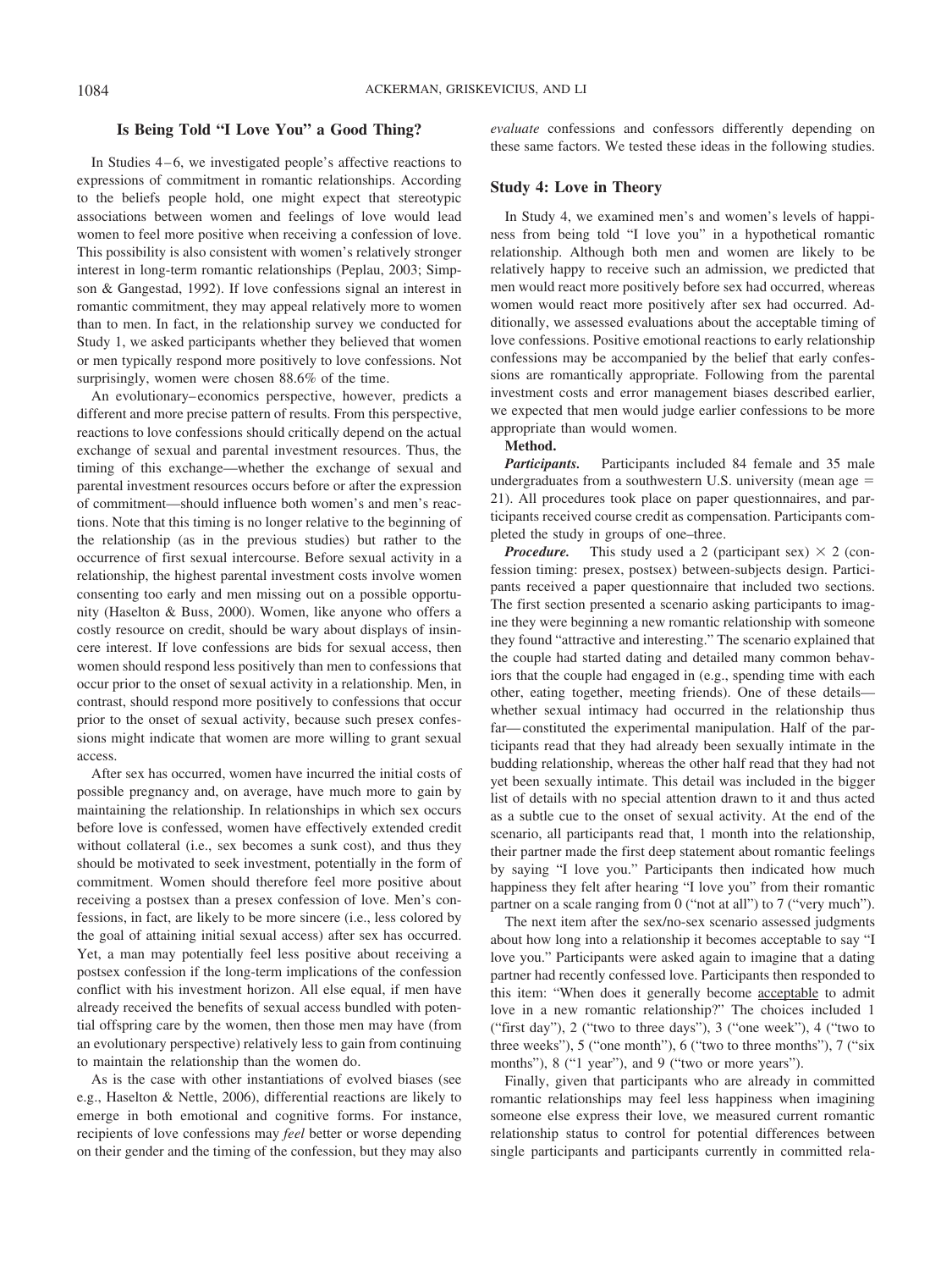tionships (exclusion of this variable did not change the results reported next).

#### **Results.**

*Happiness.* As expected, participants in all conditions evidenced at least a moderate level of happiness after being told "I love you" (the minimum average score was  $4.0$  on a  $0-7$  scale). Happiness scores were entered into a 2 (participant sex)  $\times$  2 (confession timing: presex, postsex) analysis of covariance (ANCOVA) controlling for relationship status. Consistent with predictions, a significant Participant Sex  $\times$  Confession Timing interaction emerged (see Figure 2, Panel A),  $F(1, 114) = 6.50$ ,  $p =$ .01,  $\eta_p^2$  = .05. Contrast analyses revealed that men's positive feelings were significantly greater than women's prior to sex, *F*(1,  $114$ ) = 3.97,  $p < .05$ ,  $d = 0.54$ , whereas this pattern was (marginally) reversed after sex ( $p = .097$ ). This reversal was driven primarily by an increase in women's happiness after sex, *F*(1,  $114$ ) = 11.50,  $p = .001$ ,  $d = 0.57$ , though men did exhibit a (nonsignificant) drop in happiness. Finally, a marginal effect of relationship status indicated that single people felt somewhat more happiness than did committed people upon imagining hearing "I love you,"  $F(1, 114) = 2.92, p = .09$ .

*Acceptability judgments.* How is the understanding of romantic commitment displays influenced by the onset of sexual activity in relationships? To assess whether this understanding was biased by the timing manipulation, we asked participants to report when it first becomes acceptable to admit one's feelings of love (two women and two men did not complete this item and were dropped from the analysis). A 2 (participant sex)  $\times$  2 (confession timing) univariate ANCOVA revealed a main effect of confession timing,  $F(1, 110) = 8.33, p < .01, d = 0.44$ , that was qualified by a Participant Sex  $\times$  Confession Timing interaction,  $F(1, 110) =$ 8.70,  $p < .01$ ,  $\eta_p^2 = .07$  (there was no effect of relationship status). After imagining a romantic scenario in which they have not yet had sex, men considered love confessions to be acceptable much earlier than did women (men:  $M = 5.18$ ,  $SD = 2.20$ ; women:  $M =$ 6.46,  $SD = 0.82$ ), but this difference disappeared for individuals who imagined already having had sex (men:  $M = 6.82$ ,  $SD = 0.87$ ; women:  $M = 6.45$ ,  $SD = 1.06$ ). This pattern mimics the previous happiness findings, indicating that in addition to emotional fluctuations, basic judgments about the course of relationships are influenced by the timing of love confessions. Contrast analyses indicated that the presex difference between men and women was significant,  $F(1, 110) = 13.10, p < .001, d = 1.00$ , and that the postsex change was due entirely to men reporting that later confessions were now more appropriate,  $F(1, 110) = 11.63$ ,  $p = .001$ ,  $d = 0.29$ . Thus, as suggested by the happiness reactions, men find early confessions more appealing than women do, but only prior to the occurrence of sex in relationships.

#### **Study 5: Love Actually**

The previous study investigated reactions to love confessions in hypothetical relationships. Study 5 allowed us to confirm the validity of these reactions within the context of true, current relationships. We also improved reliability by assessing a broader set of positive emotions. Additionally, participants evaluated the intentions of their partners after being told "I love you." We expected that emotional responses would be similar to those in Study 4 and that judgments of the honesty of confessors would mimic judgments of confession acceptability from the previous study (with men perceiving more honesty prior to having sex than did women, but not after having sex).

# **Method.**

*Participants.* Participants were recruited from a community population using ads in multiple cities on the website Craigslist- .com. All participants were required to have recently received a



*Figure 2.* Emotional reactions to imagining (Study 4; Panel A) or recalling (Study 5; Panel B) being told "I love you" as a function of sexual activity in romantic relationships.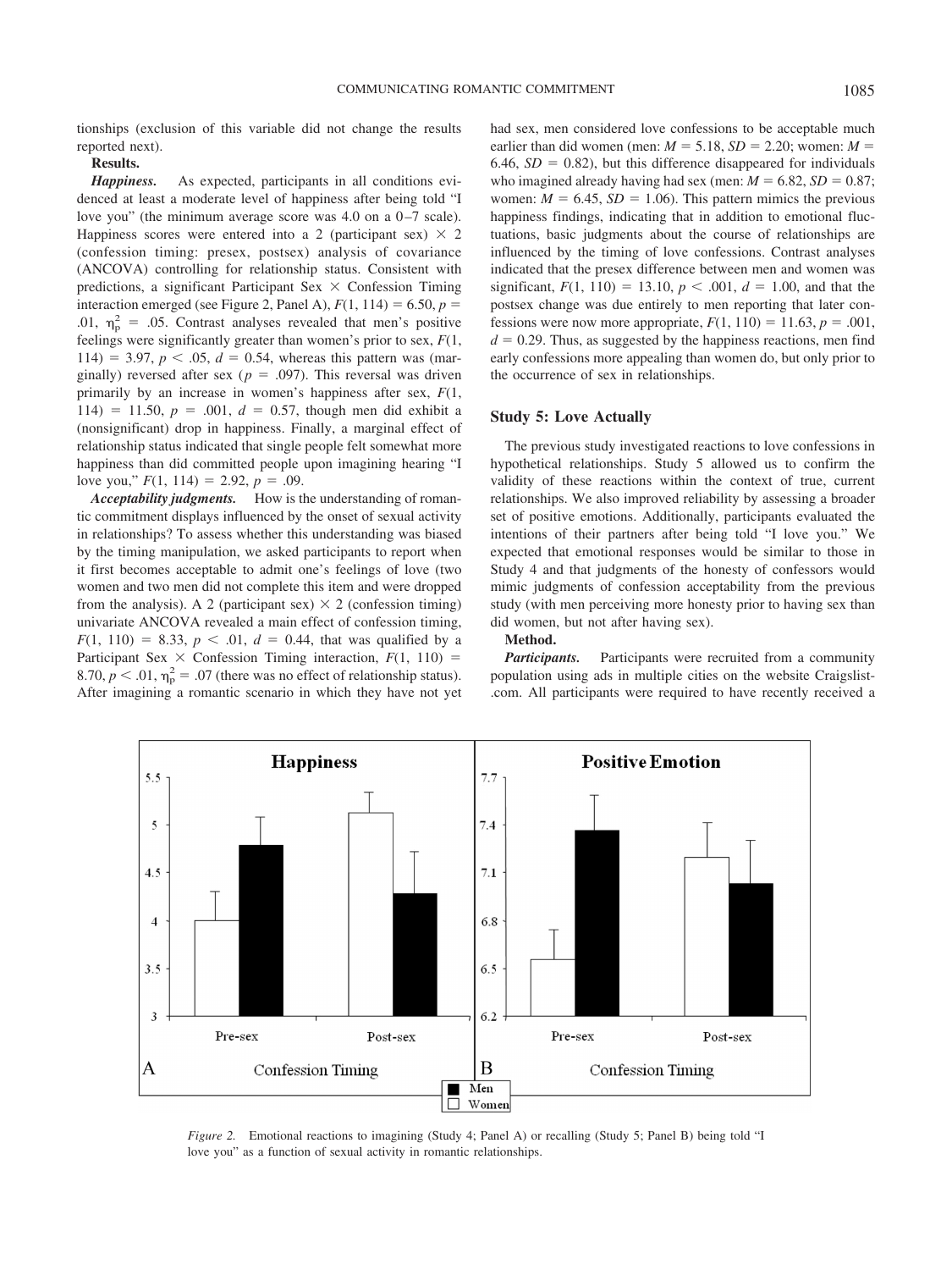love confession. Specifically, participants had to have been told "I love you" for the first time in that relationship within the past 2 weeks. This stringent criterion was used to minimize recall biases on prior emotional experiences. Actual time since confession ranged from 30 min to 10 days ( $M = 3.6$  days).<sup>3</sup> The sample included 44 women and 29 men currently in relationships (mean age  $= 28$ , range  $= 18-57$ ). Participants were compensated by being entered into a drawing for a \$50 gift card.

*Procedure.* Upon agreeing to participate, individuals were directed to an online questionnaire. The questionnaire included several types of items, including (a) emotional reactions to a love confession, (b) perceptions of confessor honesty, and (c) demographics (including whether the confession occurred prior to or after sexual intercourse in the relationship). For the emotional items, participants rated on a scale ranging from 1 (*not at all*) to 8 (*very much*) the degree to which they experienced the following emotions after their partner's confession: happiness, romantic love, joy, contentment, pleasure, and enthusiasm. For the confessor honesty items, participants were asked two questions using the same  $1-8$  scale: "How sincere did you think this confession of love was?" and "How trustworthy is the person who made this confession?" Finally, all participants were debriefed.

#### **Results.**

**Positive emotion.** A maximum likelihood factor analysis on the emotion items revealed that all items loaded on a single factor that explained 62.8% of the variance (other eigenvalues  $\leq$  1). Loadings were all greater than .56. These items were averaged to create a positive emotion composite ( $\alpha$  = .88). A Participant  $Sex \times$  Confession Timing ANOVA on this composite revealed only an interaction of these two variables (see Figure 2, Panel B),  $F(1, 69) = 3.87, p = .05, \eta_p^2 = .05$ . Prior to sex in the relationship, men felt more positive from being told "I love you" than did women,  $F(1, 69) = 5.07$ ,  $p < .05$ ,  $d = 0.68$ , but this was not the case after sex had occurred ( $p > .56$ ). This change was due to women feeling more positive emotion after sex than before, *F*(1, 69) = 3.77,  $p < .06$ ,  $d = 0.65$ . As in Study 4, men exhibited a nonsignificant drop in happiness after sex compared with before.

*Perceived honesty.* The sincerity and trustworthiness items were averaged to create a composite of perceived confessor honesty ( $\alpha$  = .71). A Participant Sex  $\times$  Confession Timing ANOVA on this composite revealed only a significant interaction (see Figure 3),  $F(1, 69) = 9.34$ ,  $p < .01$ ,  $\eta_p^2 = .12$ . Prior to sex in the relationship, women judged their romantic partner's confession to be less honest than did men,  $F(1, 69) = 11.51$ ,  $p = .001$ ,  $d = 1.23$ . This was not the case after sex had occurred ( $p > .32$ ). The change was due both to women perceiving more honesty in their partners after sex than before sex,  $F(1, 69) = 4.84$ ,  $p < .05$ ,  $d = 0.62$ , and to men perceiving less honesty in their partners after sex than before sex,  $F(1, 69) = 4.62$ ,  $p < .05$ ,  $d = 0.92$ . Thus, women feel relatively worse and are more suspicious when receiving a confession of love prior to the onset of sexual activity in a relationship, though this is not the case once sex has occurred.

**Discussion.** Studies 4 and 5 examined how positive men and women feel when they are told "I love you." We predicted that happiness would differ depending on whether the confession occurred before or after the couple began sexual relations in the relationship. Supporting our predictions, when people were told "I love you" prior to the occurrence of sexual intercourse, men felt more positive than women did. But after the occurrence of sexual



*Figure 3.* Perceptions of confessor honesty as a function of the timing of the love confession (Study 5).

intercourse, this was not the case. Instead, women felt as happy, or slightly happier, than men did (see Figure 2). Further analyses showed that this difference resulted primarily from women reporting more happiness after the onset of sexual activity. Complementing these emotional changes, people's judgments about the appropriateness of early love confessions and the perceived honesty of the confessor also varied depending on the occurrence of sexual intercourse (see Figure 3). Prior to sex, men felt that confessions were acceptable relatively sooner in the course of a relationship and that their romantic partners' confessions were relatively more honest. After sex, men judged later confessions to be more acceptable, and they perceived less honesty in their romantic partners.

Although these patterns are inconsistent with the belief-based prediction that women would generally be happier than men to receive confessions, the findings are consistent with an evolutionary– economics perspective. That is, because sexual activity is necessarily associated with the high costs of female parental care, women likely possess adaptive biases to be cautious of initializing sexual relations (Haselton & Buss, 2000). The depressed positive emotion exhibited prior to sexual activity may indicate one such bias and suggests that women might interpret men's early confessions as signals of sexual interest. However, once a woman engages in a sexual relationship, she incurs the costs of potential obligatory parental care, and thus there is little additional cost to treating a confession as a true signal of commitment. Increases in positive emotion at this point may even reflect behaviors designed to preserve the relationship.

Men, on the other hand, incur greater parental investment costs from missing potential reproductive opportunities (Haselton &

<sup>&</sup>lt;sup>3</sup> Only one participant found time to complete the study 30 min after being told "I love you" (for all others, the time since confession was greater than or equal to 10 hr). Removing this participant from the data strengthened all reported effects.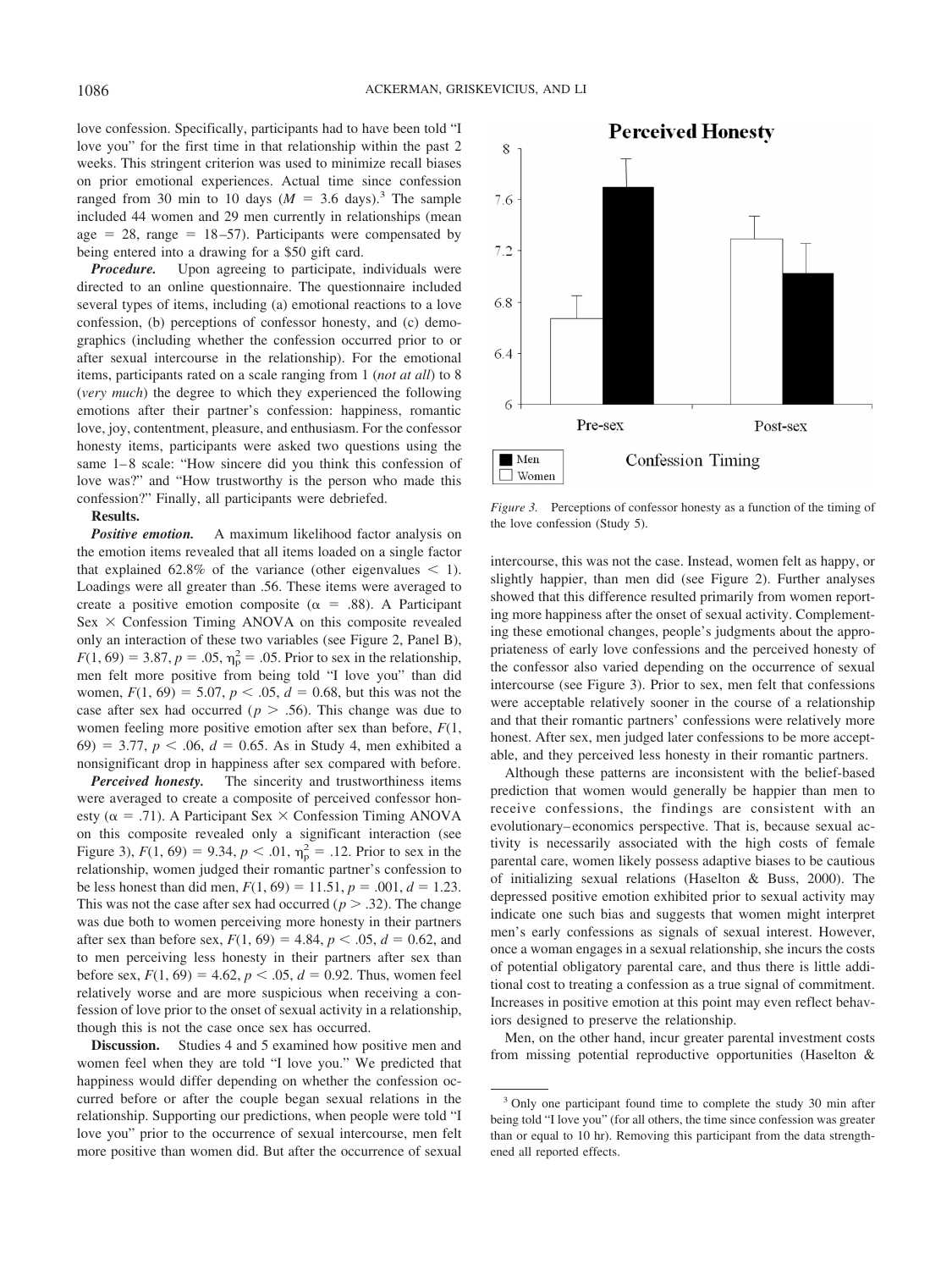Buss, 2000). The relatively higher levels of presex positivity men exhibited suggest that men may be interpreting "I love you" as, at least in part, a signal of sexual opportunity. Thus, prior to sex in a relationship, men are happier to receive love confessions. After sex, men's emotional responses are relatively similar, although they now feel that later confessions are more appropriate and they show more mistrust in their partner's confessions.

#### **Study 6: Love Strategically**

The findings from our previous studies consistently demonstrate that men feel happier than women when hearing "I love you" before sex in a relationship, but the findings are less clear for men after sex has occurred. In Studies 4 and 5, men who imagined or recalled receiving a love confession after sex felt somewhat less positive than did men who imagined or recalled confessions prior to sex. It is possible that this pattern reflects real variation in strategic responses to love. That is, "happiness" might mean different things to different people. Drawing on an evolutionary– economics perspective, we propose that a particular chronic mating strategy often associated with, but not exclusive to, men may drive responses to and judgments of love confessions as a function of whether sex has occurred. By directly measuring this mating orientation, we can potentially shed light on the mechanism underlying our earlier findings.

Although men and women are differentially influenced by parental investment pressures, there remains a great deal of withinsex variation with respect to people's interest in romantic commitment (Buss & Schmitt, 1993; Gangestad & Simpson, 2000). Study 6 was designed to investigate the role of a particularly relevant individual difference that indexes different kinds of mating strategies—*sociosexual orientation*. An unrestricted sociosexual orientation reflects short-term mating interests, meaning that a person is interested primarily in novel sexual relationships and is willing to engage in sexual intercourse without strong prior feelings of closeness and commitment; in contrast, a restricted sociosexual orientation reflects an interest in long-term relationships in which closeness and commitment are prerequisites for sex (Simpson & Gangestad, 1991, 1992). Restricted and unrestricted sociosexual orientations can be viewed as representing two different types of mating strategies (along a continuum): a long-term strategy and a short-term strategy.

Given that each type of mating strategy is associated with different romantic goals (i.e., sex vs. committed relationship), individuals with different orientations should likewise have different reactions to hearing "I love you" from their romantic partners. Consider the findings from Studies 4 and 5: Although men generally felt more positive than women did when hearing a confession prior to sex, it may not be that all men feel especially positive in this situation. Specifically, men who are interested in short-term romance should be most happy about presex confessions of love because these men might be likely to perceive such confessions as signals of sexual opportunity. Such unrestricted, short-termoriented men should also be the ones to feel less happiness about postsex confessions, because these confessions are no longer attached to the possibility of initial sexual activity. In contrast, men with more restricted, longer-term orientations should feel quite positive about postsex confessions, because these men would be most interested in the elevated potential for a long-term romantic relationship. The same long-term-focused men, however, may exhibit relatively less positivity prior to sex because these restricted men are liable to place relatively little weight on early sexual access.

We expected the pattern of results for women to be somewhat mitigated. One possibility consistent with our perspective, in fact, is that unrestricted women would show less overall interest in receiving a love confession. Because of the inherent sex differences in parental investment costs, women are more easily able to acquire sexual resources from men than men are from women. Whereas unrestricted men may react positively to signals of commitment in order to motivate and obtain sexual access, unrestricted women need not react this way in order to obtain the same ends. Thus, we did not predict elevated presex happiness in unrestricted women. In comparison, restricted women should likely show responses similar to or stronger than those of restricted men. For these women, the potential costs of readily accepting presex confessions are quite high, both for their proximal (relationship commitment) and ultimate (parental investment) goals. In sum, the first goal of Study 6 was to examine whether people who have different chronic mating strategies (i.e., a restricted vs. unrestricted sociosexual orientation) might also have different reactions to confessions of love.

The second goal of Study 6 was to extend these ideas by investigating whether the happiness or positivity that people feel after being told "I love you" has a different meaning depending on whether recipients are interested in long- or short-term relationships. For example, unrestricted, short-term-oriented recipients may feel happy because of increases in feelings of sexual excitement. These feelings of sexual excitement would conform to unrestricted individuals' preferred short-term romantic strategy. In contrast, the preferred romantic strategy of restricted, long-termoriented recipients may lead them to feel happiness because of increases in romantic love following love confessions. Thus, Study 6 was also intended to examine whether people's reported feelings of happiness could be masking a more textured and precise pattern of reactions consistent with an evolutionary– economics perspective.

The third and final goal of Study 6 was to directly examine perceptions of early confessions of love. That is, what attributions do people make about the intended meaning of these confessions? We expected that the expression "I love you" would be seen as promoting particular relationships outcomes (e.g., commitment, sex) and that men would be relatively more associated with the promotion of sexual activity. Thus, one reason women respond less positively to early love confessions might be that they attribute an ulterior motive of sexual interest to these confessions.

## **Method.**

*Participants.* Participants included 137 female and 94 male undergraduates from a southwestern U.S. university (mean age 19). All procedures took place on individual computers, and participants received course credit as compensation.

*Design and materials.* This study used a 2 (participant sex)  $\times$ 2 (confession timing: presex, postsex) between-subjects design with sociosexual orientation as an individual-level predictor. The procedure mimicked that used in Study 4. Additionally, the current study also measured sociosexual orientation, feelings of sexual excitement, and feelings of romantic love and asked about possible reasons a person would confess love in a relationship.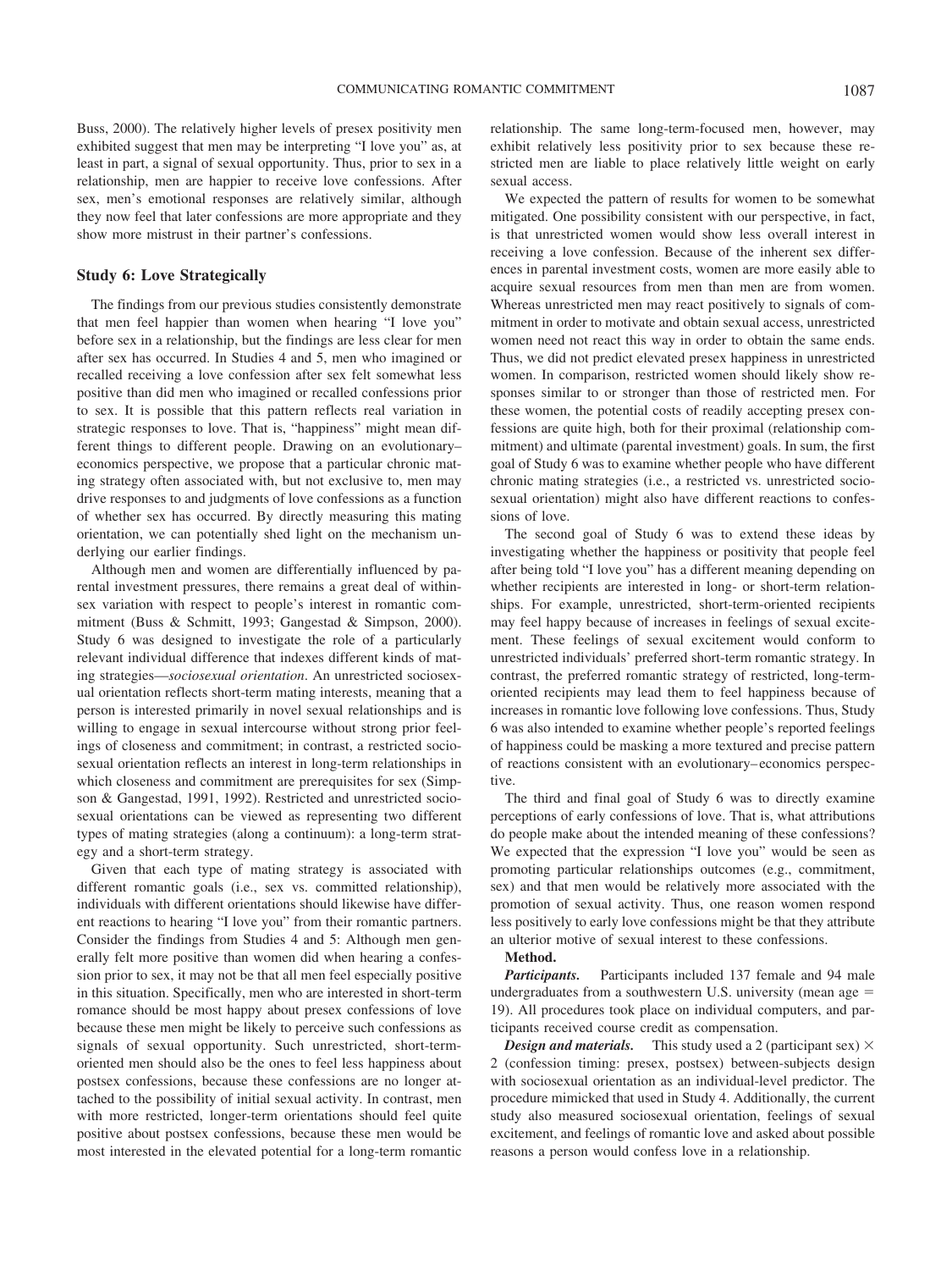Following the hypothetical relationship scenario (see Study 4), three affective responses were measured: happiness, romantic love, and sexual excitement. Happiness allowed for a replication of earlier findings, and the other states allowed us to determine whether the construct "happiness" might incorporate distinct feeling states that map onto short- and long-term mating strategies.

Next, we investigated these questions: When a romantic partner confesses love relatively early in a relationship, what attributions are made about that confession? Do people perceive these confessions to reflect different intents (e.g., sexual interest, commitment) depending on whether those confessions are made by men or by women? These questions directly addressed the topic of recipient interpretation and allowed us to determine whether people associate women's and men's confessions with different intentions. Participants were asked to interpret why a hypothetical romantic partner would profess love relatively early in the relationship. Given our hypotheses, participants rated two possible reasons on scales ranging from 1 ("not at all") to 7 ("definitely"): (a) to promote commitment in the relationship and (b) to promote sexual activity in the relationship.

Finally, participants completed the Sociosexual Orientation Inventory (SOI; Simpson & Gangestad, 1991; also see Jackson & Kirkpatrick, 2007). This scale is typically scored by creating a single bipolar composite score, with higher values indicating greater unrestrictedness and thus less restrictedness. We also controlled for current relationship status in all analyses, though no effects of this variable emerged.

#### **Results.**

*Happiness.* We began by replicating the previous analysis of participant sex and confession timing on happiness. As in Studies 4 and 5, participants in all conditions evidenced substantial happiness after being told "I love you" (the minimum average score was 5.5 on a 0-7 scale). A Participant Sex  $\times$  Confession Timing ANCOVA again revealed a significant interaction of these two variables,  $F(1, 226) = 9.54$ ,  $p < .01$ ,  $\eta_p^2 = .04$ . Replicating our findings from earlier studies, the interaction indicated that men felt more happiness prior to the onset of sexual activity, and women felt more happiness after the onset of sexual activity.

Because the focus of the current study was to examine how sociosexual orientation (SOI) might moderate happiness reactions, we next conducted an analysis with the inclusion of the SOI. We regressed happiness scores on the predictors participant sex, confession timing, centered sociosexual orientation, and romantic relationship status.<sup>4</sup> When an interaction with sociosexual orientation was significant, we tested the simple effect of participant sex within each timing condition for participants 1 *SD* above and 1 *SD* below the sociosexuality mean (Aiken & West, 1991). This method was also used for plotting the results.

Overall analyses revealed significant main effects of participant sex,  $F(1, 222) = 5.67$ ,  $p < .02$ ,  $d = 0.32$ , and confession timing,  $F(1, 222) = 5.42$ ,  $p = .02$ ,  $d = 0.31$ , which were qualified by the expected three-way Participant Sex  $\times$  Confession Timing  $\times$  Sociosexual Orientation interaction (see Figure 4),  $F(1, 222) = 4.67$ ,  $p = .03$ ,  $\eta_p^2 = .02$ . As predicted, among unrestricted participants (1 *SD* above the mean), men again exhibited more happiness from being told "I love you" prior to sex than did women,  $F(1, 84) =$ 4.93,  $p < .03$ ,  $d = 1.2$ , though this was not the case after sex had occurred ( $p > .99$ ). Further, unrestricted men actually exhibited less happiness after sex compared with before sex,  $F(1, 84) =$ 

4.57,  $p < .04$ ,  $d = 0.74$ , though unrestricted women did not ( $p =$ .50). Restricted women and men (1 *SD* below the mean) were not significantly different from each other at either level of confession timing ( $p_s$   $>$  .38). However, a simple main effect of confession timing indicated that restricted people in general felt more happiness when receiving a confession of love after sex compared with before sex,  $F(1, 84) = 5.88$ ,  $p < .02$ ,  $d = 0.75$  (the simple–simple effects for women ( $p = .07$ ) and men ( $p = .08$ ) were both marginal). Thus, the overall pattern of affective reactions found in Studies 4 and 5 (see Figure 2) appears to be driven by unrestricted participants— unrestricted men felt more happiness prior to sex and less happiness afterward. Restricted people simply felt happier after sex than before.

*The meaning of happiness.* Does reported happiness signify different things to different people? We conducted analyses on the romantic love and sexual excitement items to determine their role in the previous effects on happiness. We expected romantic love to be most relevant to restricted individuals (especially women) and sexual excitement to be most relevant to unrestricted individuals (especially men). Each item was entered as a covariate along with the previous predictors in separate analyses on happiness. When sexual excitement was covaried, the earlier three-way Participant  $Sex \times$  Confession Timing  $\times$  Sociosexual Orientation interaction was eliminated ( $p = .75$ ). Indeed, directly investigating the effect of confession timing on unrestricted participants revealed that men no longer felt less happiness after sex than before ( $p = .22$ ; unrestricted women continued to exhibit no change,  $p = .88$ ). This change from the previous analysis suggests that unrestricted men, perhaps more so than unrestricted women, incorporate sexual excitement within the happiness they feel from being told "I love you."

Next, when romantic love was included in the overall analysis, the three-way Participant Sex  $\times$  Confession Timing  $\times$  Sociosexual Orientation interaction remained significant,  $F(1, 221) = 3.76$ ,  $p = .05$ ,  $\eta_p^2 = .02$ . However, directly investigating the effect of confession timing on restricted participants revealed that women no longer felt more happiness after sex than before sex ( $p = .27$ ), but restricted men continued to feel more happiness,  $F(1, 83) =$ 3.58,  $p = .06$ ,  $d = 1.44$ . This change from the previous analysis suggests that restricted women, more so than restricted men, incorporate romantic love within the happiness they feel from being told "I love you."

*Perceptions of early confessions.* When a romantic partner confesses love relatively early in a relationship, what attributions are made about that confession? Participants were asked to interpret why a hypothetical romantic partner would confess love to them relatively early in the relationship. A multivariate analysis regressing the two attributions on participant sex, confession timing, sociosexual orientation, and romantic relationship status revealed two main effects of sex (see Figure 5). Men believed that women were relatively more interested in increasing the level of commitment in the relationship than in increasing sexual activity,  $F(1, 222) = 4.05, p < .05, d = 0.38$ , whereas women believed that men were relatively more interested in promoting sexual activity in

<sup>4</sup> Analyses were done using the multivariate general linear model procedure in SPSS 15.0. Nonsignificant higher order interactions were dropped from the models (see Maner et al., 2005).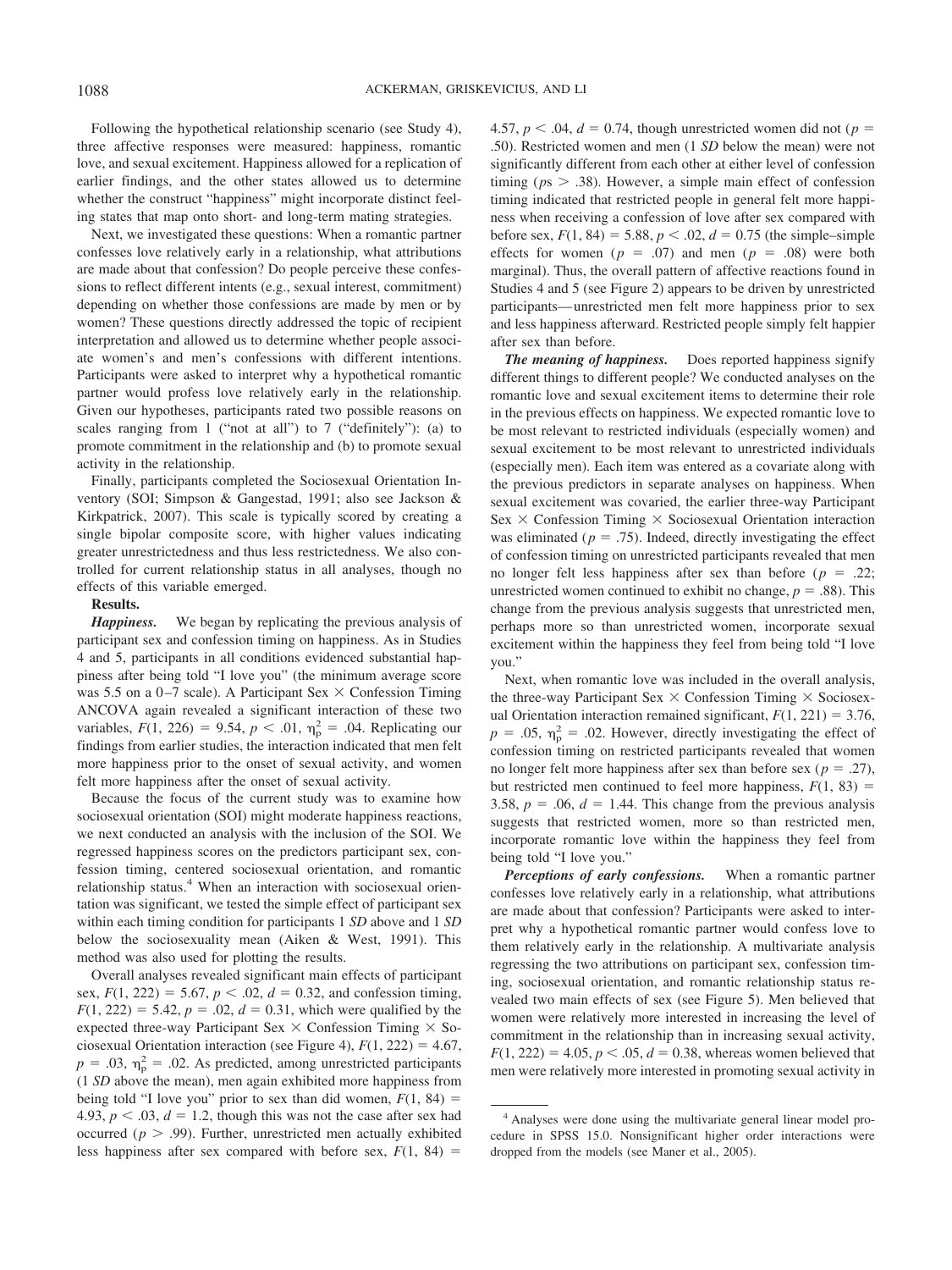

*Figure 4.* Men's and women's feelings of happiness in response to being told "I love you" either before or after sexual activity had begun in the romantic relationship (Study 6). Panel A shows responses for participants low in sociosexuality (restricted), and Panel B shows responses for participants high in sociosexuality (unrestricted).

the relationship than in promoting commitment,  $F(1, 222) = 9.06$ ,  $p < .01$ ,  $d = 0.61$ . This latter sex effect was also qualified by an interaction with sociosexual orientation,  $F(1, 222) = 4.03$ ,  $p <$ .05,  $\eta_p^2 = .02$ . Among restricted participants, women believed that men were more interested in sexual activity  $(M = 5.11, SD =$ 



*Figure 5.* Attributions made about outcomes that confessions of romantic love are intended to advance (Study 6).

1.31) than men believed women were  $(M = 3.56, SD = 1.88)$ ,  $F(1,$ 84) = 6.13,  $p < .02$ ,  $d = 0.99$ . However, among unrestricted participants, women's estimates of men  $(M = 5.20, SD = 1.03)$ and men's estimates of women  $(M = 4.36, SD = 1.89)$  were not significantly different ( $p = .18$ ). These findings support the idea that women respond more negatively than men do to early confessions of love, because these confessions are taken as signals of sexual interest.

**Discussion.** Study 6 supported the earlier finding that men respond more positively than women to a confession of love prior to sex in a relationship and provided evidence for a mechanism underlying this effect. Greater happiness on the part of men prior to sex occurred solely within people highly interested in short-term romance (see Figure 4). In fact, these sociosexually unrestricted men exhibited significantly less happiness after sex had occurred in the relationship. Further, when sexual excitement was statistically controlled, these men no longer showed decreases in postsex happiness. These findings suggest that men interpret presex confessions of love as signals of potential sexual activity. This interpretation may not be at the forefront of conscious awareness, however, because men were less likely to attribute a woman's confession to communication of sexual interest than to communication of romantic commitment (see Figure 5). In contrast, women explicitly interpret men's love confessions as sexual signals. Whereas (unrestricted) men appear to include sexual excitement in their feelings of happiness, (restricted) women appear to include romantic love in their feelings of happiness. When romantic love was statistically controlled, women no longer showed significant increases in postsex happiness.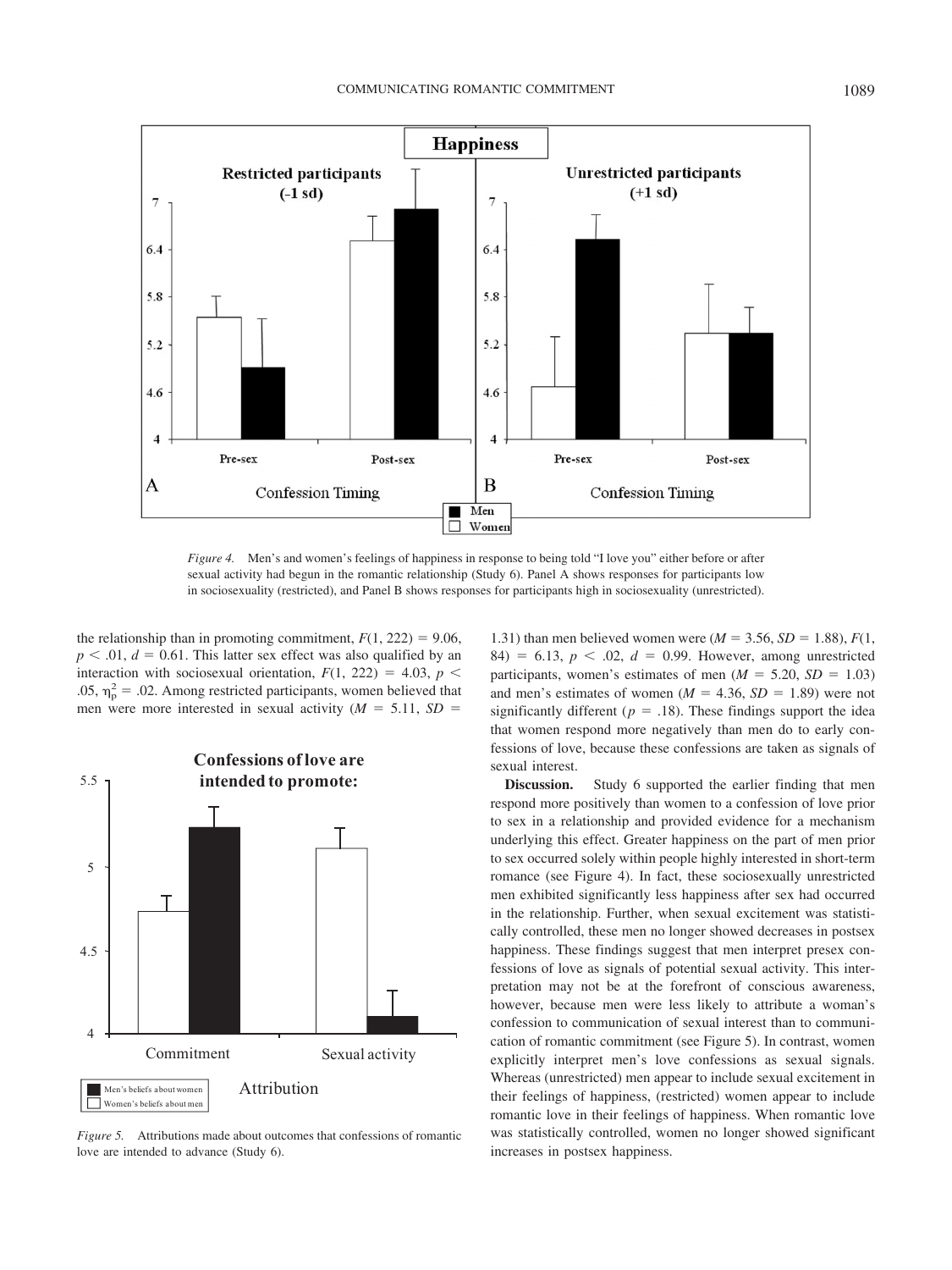### **General Discussion**

Who is more likely to confess love first in romantic relationships? If we were to rely on the traditional stereotype that men are from Mars and women are from Venus, we would expect that this act typically falls on the shoulders of women. Indeed, people's beliefs about the association between women and love support this idea. Consider an article on CNN.com explaining that "it often takes men longer to [feel love] than it does for women. Men process their emotions more slowly, they're usually more cautious about taking their feelings and relationships to the next level" (Atterberry, 2008, p. 1). Supporting this notion, both men and women reported that it is women who both think about becoming serious in relationships sooner than men and confess love first over 3 weeks earlier than men on average (see Study 1). Yet these beliefs may not reflect the romantic reality. When examining what actually happened in their past and current relationships (see Studies 2 and 3), it was men who were more likely to confess love first. This was not simply a function of women waiting for their partners to make the first move (Atterberry, 2008)—men first considered expressing their feelings 6 weeks before women did. These latter findings conform to predictions derived from error management theory (Haselton & Buss, 2000), which suggests that men will often take the initiative in promoting romantic relationships so that they do not incur the costs of missing a potential low-cost mating opportunity.

How can we reconcile the disjunction of people's beliefs with their experiences? To better understand this disjunction, our evolutionary– economics perspective pointed to an important transition point in romantic relationships: the onset of sexual activity. Our framework suggested that men and women are likely to react differently to a love confession depending on whether it occurs before or after the onset of sexual activity. Consistent with predictions, prior to sex in a relationship, men were more likely than women to react positively when receiving a confession (of course, women's responses were not affectively negative but simply less positive than men's; see Studies 4 and 5). On the face of it, this reaction appears to suggest that men are quite interested in early commitment. However, after the onset of sex in a relationship, men exhibited somewhat less positivity to confessions of love. This emotional slump, combined with a strong increase in women's happiness, may indicate that presex and postsex confessions of love afford unique implications. A presex confession may signal interest in advancing a relationship to include sexual activity, whereas a postsex confession may instead more accurately signal a desire for long-term commitment.

An evolutionary– economics perspective suggests that these two interpretations will be differentially valued by men and women. Men incur relatively fewer parental investment costs than women from promoting a serious romantic relationship that is accompanied by sexual activity (Trivers, 1972). Thus, men may feel especially positive about receiving a presex expression of devotion, because this allows them to quickly "buy low"; women may feel more apprehensive about the particular timing of this expression because their relatively higher costs lead them to prefer taking their time to "sell high" (Baumeister & Vohs, 2004). These preferences, and the resulting affective reactions, would be facilitated by sex-specific cognitive biases that predispose women to underperceive commitment in men and men to overperceive sexual interest in women (Haselton & Buss, 2000). One should also expect to observe reaction-consistent behaviors in men and women such as the rapid encouraging of sexual activity by men and increased surveillance of male commitment indicators and even the rejection of love confessions by women.

Further evidence for this sexual economics framework was found in Study 6. Varying reactions to confessions of love emerged only among those individuals motivated by the desire for short-term, sexual relationships. Sociosexually unrestricted men were especially happy to receive a confession prior to sex, but they showed significant decreases in happiness to a confession after sex. Once a sexually unrestricted man enters into a sexual relationship, he faces a high opportunity cost from maintaining that relationship. Decreases in positive affect may promote that relationship's dissolution. Indeed, controlling for sexual excitement eliminated unrestricted men's postsex reduction in happiness. On the other hand, men (and women) less interested in short-term relationships face higher costs from not maintaining those relationships. Consistent with this idea, both men and women who were sociosexually restricted felt more positive from receiving a confession of love after the onset of sex in a romantic relationship. These differential patterns exhibited by sociosexually restricted and unrestricted individuals suggest that one's mating strategy (and the sexual goals associated with that strategy) is a key mechanism driving pre- and postsex feelings to confessions of love.

Thus, the answer to the question "Why do people believe that women confess love first when men are actually more likely to be first?" appears to be that, although people understand that a confession of love may signal multiple intentions (see Study 6), when making general judgments, people discount the short-term sexual interpretation in favor of the more classic, long-term commitment interpretation. Everyday experience and media exposure tell us that love ought to be an emotion involving deep connection and commitment. These same sources also link women with images of love (e.g., hearts, weddings) and with emotional understanding and expressiveness (Fabes & Martin, 1991; Pines, 1998). Therefore, it is understandable that people believe women are more open to love. When it comes to reporting on their own experiences, however, a select set of men do not follow this interpretation. Instead, they convey being "in love" as a means to becoming "a lover."

# **Implications and Future Directions: Romantic Relationships**

The current findings complement existing research on romantic turning points. This literature has often focused on the value of expressions of love and commitment for relationship escalation and satisfaction. Such work has supported the idea that women are typically more responsive to such expressions (see e.g., Metts, 2004). Here we have shown that the nature of those responses depends on both who is doing the expressing and when they are doing it. Future research might also consider how love and commitment are expressed. The current studies presumed direct, verbal communication of love, but with the advent of various forms of electronic communication (e.g., e-mail, texting, social network websites), people may end messages with expressions of love (perhaps even before confessing it in person). Research on the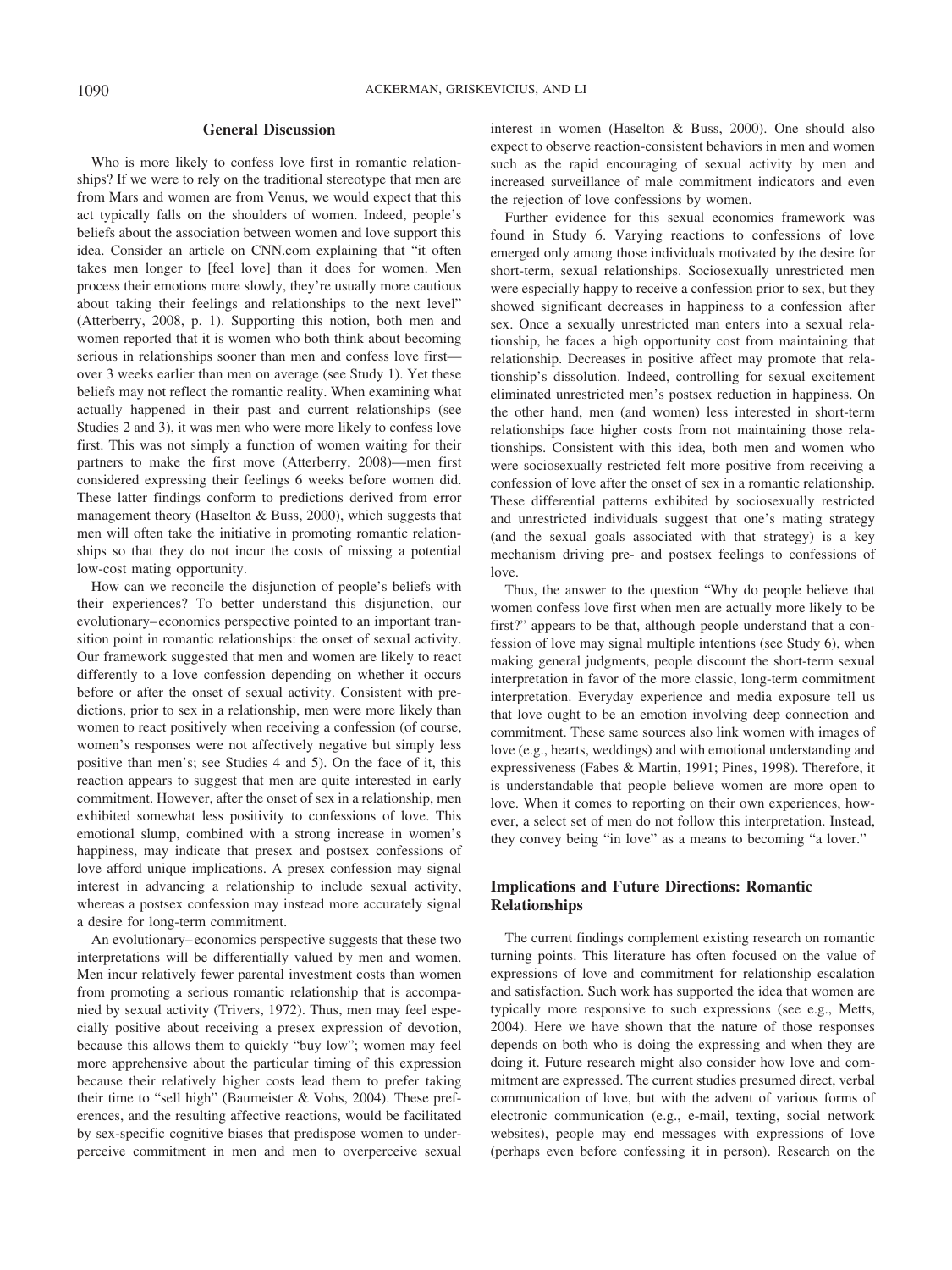medium of such communications may highlight modern influences on relationship turning points.

This perspective may also add to awareness about potential hotspots within romantic interactions. A differential willingness to express and respond positively to love sets the stage for misunderstandings and early relationship discord between men and women. Such problems could be manifested emotionally, as well as through errors of judgment, potentially motivating eventual breakup. For example, people may develop the mistaken belief that romantic partners are more interested in either sex or commitment than they actually are (see Haselton  $& Buss, 2000$ ). A man might perceive a woman's confession of love as indicating a desire for sexual activity when in fact it is more indicative of a desire for commitment. Women might also see a man's confession of love as indicating a desire for sexual activity, though of course when that man is highly interested in short-term relationships, this perception might actually be correct. This latter possibility suggests that the reported female commitment skepticism bias (Haselton & Buss, 2000) can be quite functional for young adults, and in fact it may represent relatively accurate affective forecasting about postsex relationships. It would be interesting for future research to explore whether women adjust their perceptions appropriately when love is admitted by men with an acknowledged long-term sociosexual orientation—those men who truly equate expressions of love with feelings of commitment.

The patterns of behavior and responses found here are likely to generalize to other indicators of romantic commitment beyond confessions of love. Expressions of commitment may include gifts, artistic works, instrumental and emotional help, and other indicators of long-term devotion (Ackerman & Kenrick, 2008; Miller, 2000; Saad & Gill, 2003; Shackelford, Goetz, Buss, Euler, & Hoier, 2005). For example, Buss (1989) has identified a number of love acts that function to signal romantic suitability and to ensure reproductive success (e.g., telling secrets to each other, showing distress about brief separation). Belk and Coon (1993) found that romantic gifts are sometimes viewed in the context of economic exchange, and when this is true, men view giving such gifts as a means of obtaining sexual access, whereas women view accepting such gifts as incurring a sexual obligation. Our findings suggest that these interpretations (and many common love acts) are more likely to be made prior to the commencement of sexual activity in romantic relationships. With respect to creative and artistic expression, it has been proposed that music, painting, and dance may have their roots in the competition for mates that stems from sexual selection (Griskevicius et al., 2006; Miller, 2000). History is replete with examples of romantic songs and sonnets that, perhaps not coincidentally, involve pledges and promises from men who long to be but are not yet romantically (sexually) connected with their beloveds.

# **Implications and Future Directions: Beyond Romantic Love**

Part of the value of the evolutionary– economics perspective is that it can be applied to issues of commitment beyond those in the romantic realm. People establish numerous types of social relationships, and each of those relationships develops over time, often becoming more cohesive. Signals of commitment may facilitate this development, and these signals may be susceptible to biases

analogous to the ones examined here. Consider how commitment might be displayed within the major domains of social life (Ackerman et al., in press; Kenrick et al., 2003, 2010): affiliation, status, self-protection, mate search, mate retention, and kin care. Each of these domains involves a fundamentally distinct set of costs and benefits that is likely to bias commitment-based behavior (Ackerman & Kenrick, 2008). The current studies, and the ideas proposed here earlier, are well suited to issues of mate search (finding and attracting romantic partners) and mate retention (maintaining an established romantic relationship). We might also observe expressions of commitment relevant to affiliation (forming and maintaining cooperative alliances) such as "Let's be best friends forever," to status (gaining and maintaining prestige and power) such as "This is my dream job," to self-protection (guarding oneself and valued others from threats) such as "I've always got your back," to kin care (investing in and caring for genetic relatives) such as "You're my favorite uncle." Of course, one may also say "I love you" in each of these domains and mean something different each time. Critically, however, all of these confessions suggest commitment. As long as different potential costs and benefits are born from engaging in this commitment, one should expect to see low-cost/high-benefit parties expressing commitment early and often and high-cost/low-benefit parties reacting more negatively. A key task for future research might be to identify important transition points within each of these social domains at which the cost– benefit implications for interacting parties become reversed.

Although it is likely that the current research will generalize to other commitment indicators, including those described earlier, it is unlikely that other relationship transition points are as critical to sex differences in relationship commitment as is the onset of sexual activity. In romantic domains, significant events such as cohabitation, meeting a partner's parents, marriage, and so on certainly denote that relationships have become more serious, and they are apt to influence the feelings felt within those relationships (see e.g., Baxter & Bullis, 1986; Bullis et al., 1993; Gonzaga et al., 2006). In other domains, where sex is not relevant, events such as signing a job contract, getting a promotion, becoming a team member, and regularly visiting long-distance relatives may function similarly. However, sexual intercourse represents the core event for which parental investment pressures are relevant (because these pressures have acted on an evolved psychology, this remains generally true even in the age of birth control). Meeting a romantic partner's parents may feel like a big step in a relationship, but it plays a comparatively minor role in terms of the minimum obligatory costs a person must expend in fertilization and child rearing. This perspective would suggest that other transition points will be powerful predictors of commitment-recipient reactions to the extent that those points reflect stronger parental investment costs.

# **Conclusion**

The words "I love you" represent the essence of romantic devotion. Feelings of love are typically accompanied by countless forms of actual and symbolic commitment, from gift giving to sexual fidelity to "Until death do us part." However, admissions of love may also be motivated by concerns arising from the evolutionary economics of romantic relationships. These economic pres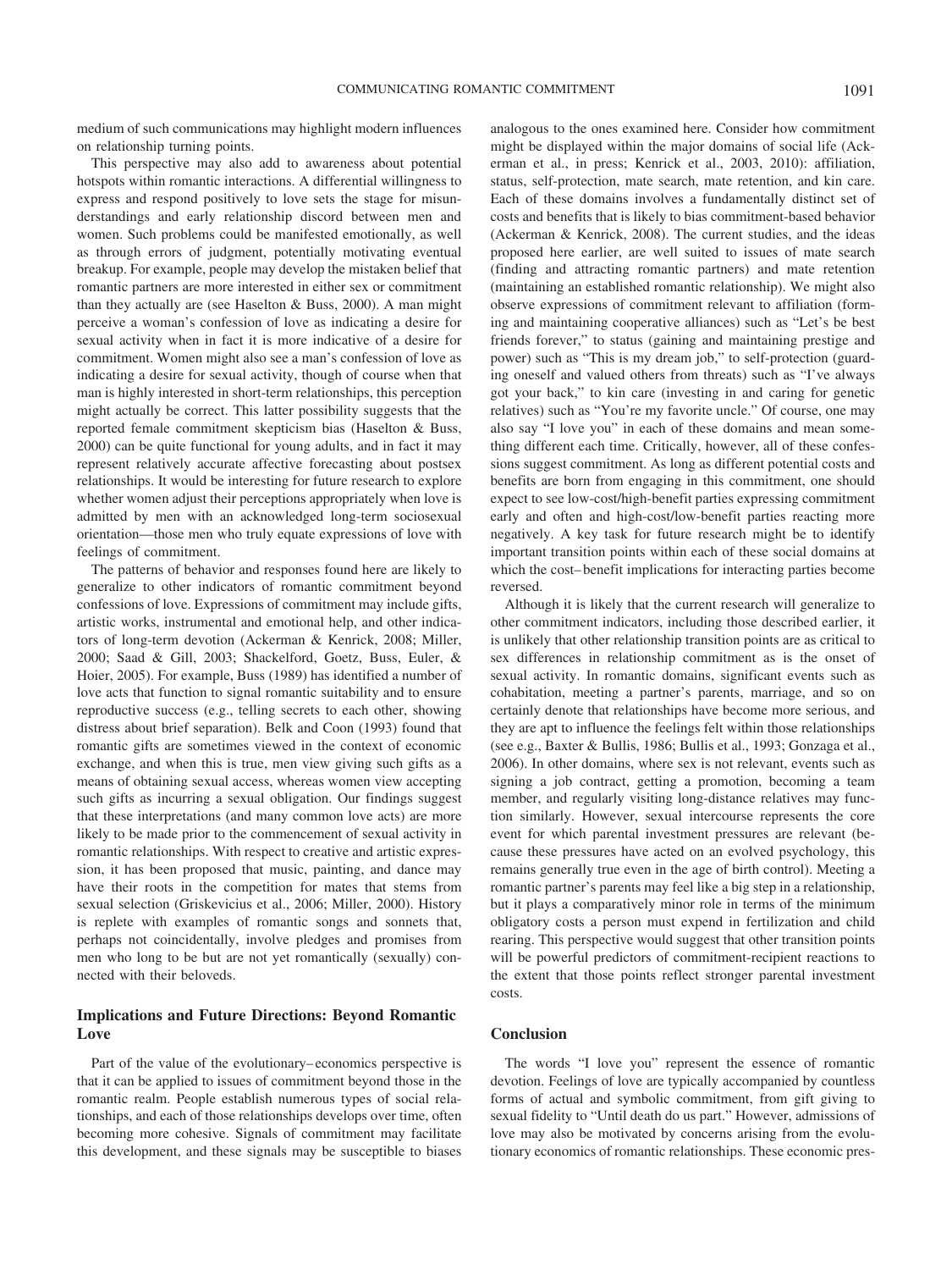sures may often lead men to make the first move in confessing love and lead women to react to such confessions with understandable suspicion. Perhaps by drawing attention to these behaviors and their biological underpinnings, we may help people to understand the hidden meanings, motivations, and mistakes associated with expressions of romantic commitment.

#### **References**

- Ackerman, J. M., Huang, J. Y., & Bargh, J. A. (in press). Evolutionary perspectives on social cognition. In S. T. Fiske & C. N. Macrae (Eds.), *Handbook of social cognition*. London, England: Sage.
- Ackerman, J. M., & Kenrick, D. T. (2008). The costs of benefits: Helprefusals highlight key trade-offs of social life. *Personality & Social Psychology Review, 12,* 118 –140. doi:10.1177/1088868308315700
- Ackerman, J. M., & Kenrick, D. T. (2009). Cooperative courtship: Helping friends raise and raze relationship barriers. *Personality and Social Psychology Bulletin, 35,* 1285–1300. doi:10.1177/0146167209335640
- Ackerman, J. M., Kenrick, D. T., & Schaller, M. (2007). Is friendship akin to kinship? *Evolution & Human Behavior, 28,* 365–374. doi:10.1016/ j.evolhumbehav.2007.04.004
- Aiken, L. S., & West, S. G. (1991). *Multiple regression: Testing and interpreting interactions.* Newbury Park, CA: Sage.
- Atterberry, W. (2008, December 26). *Why women shouldn't say 'I love you' first.* Retrieved May 10, 2009, from http://www.cnn.com/2008/ LIVING/personal/12/26/tf.women.say.love.you/index.html
- Balswick, J. O. (1988). *The inexpressive male.* Lexington, MA: Lexington Books.
- Baumeister, R. F., & Vohs, K. D. (2004). Sexual economics: Sex as female resource for social exchange in heterosexual interactions. *Personality and Social Psychology Review, 8,* 339 –363. doi:10.1207/ s15327957pspr0804\_2
- Baxter, L. A., & Bullis, C. (1986). Turning points in developing romantic relationships. *Human Communication Research, 12, 469-493*. doi: 10.1111/j.1468-2958.1986.tb00088.x
- Baxter, L. A., & Pittman, G. (2001). Communicatively remembering turning points of relational development in heterosexual romantic relationships. *Communication Reports, 14,* 1–17. doi:10.1080/ 08934210109367732
- Belk, R., & Coon, G. (1993). Gift giving as apagic love: An alternative to the exchange paradigm based on dating experiences. *Journal of Consumer Research, 20,* 393– 417. doi:10.1086/209357
- Berscheid, E., & Walster, E. (1978). *Interpersonal attraction* (2nd ed.). Reading, MA: Addison–Wesley.
- Bullis, C., Clark, C., & Sline, R. W. (1993). From passion to commitment: Turning points in romantic relationships. In P. Kalbfleisch (Ed.), *Interpersonal communication* (pp. 213–236). Hillsdale, NJ: Erlbaum.
- Buss, D. M. (1988). The evolution of human intrasexual competition: Tactics of mate attraction. *Journal of Personality and Social Psychology, 54,* 616 – 628.
- Buss, D. M. (1989). Love acts: The evolutionary biology of love. In R. J. Sternberg & M. L. Barnes (Eds.), *The psychology of love* (pp. 100-118). New Haven, CT: Yale University Press.
- Buss, D. M. (2006). The evolution of love. In R. J. Sternberg & Karin Weis (Eds.), *The new psychology of love* (pp. 65– 86). New Haven, CT: Yale University Press.
- Buss, D. M., & Schmitt, D. P. (1993). Sexual strategies theory: An evolutionary perspective on human mating. *Psychological Review, 100,* 204 –232. doi:10.1037/0033-295X.100.2.204
- Campbell, L., & Ellis, B. (2005). Love, commitment, and mate retention. In D. Buss (Ed.), *The handbook of evolutionary psychology* (pp. 419 – 442). Hoboken, NJ: Wiley.
- Campbell, L., Simpson, J. A., & Orina, M. (1999). Sex and mating: Sexual strategies, trade-offs, and strategic pluralism. In D. H. Rosen & M. C.

Luebbert (Eds.), *Evolution of the psyche: Human evolution, behavior,* and intelligence (pp. 34-61). Westport, CT: Praeger/Greenwood.

- Carroll, J. L., Volk, K. D., & Hyde, J. S. (1985). Differences between males and females in motives for engaging in sexual intercourse. *Archives of Sexual Behaviour, 14,* 131–139.
- Christopher, R. S., & Cate, R. M. (1984). Factors involved in premarital sexual decision-making. *Journal of Sex Research, 20,* 363–376.
- Clark, M. S., & Mills, J. (1979). Interpersonal attraction in exchange and communal relationships. *Journal of Personality and Social Psychology, 37,* 12–24. doi:10.1037/0022-3514.37.1.12
- Clark, M. S., & Reis, H. T. (1988). Interpersonal processes in close relationships. *Annual Review of Psychology, 39,* 609 – 672. doi:10.1146/ annurev.ps.39.020188.003141
- Cunningham, J. D., & Antill, J. K. (1981). Love in developing relationships. In S. Duck & R. Gilmour (Eds.), *Personal relationships 2: Developing personal relationships* (pp. 27–51). London, England: Academic Press.

Daly, M., & Wilson, M. (1988). *Homicide.* Hawthorne, NY: de Gruyter.

- Darwin, C. (1871). *The descent of man and selection in relation to sex.* London, England: Murray.
- Derlega, V. J., Winstead, B. A., Wong, P. T. P., & Hunter, S. (1985). Gender effects in an initial encounter: A case where men exceed women in disclosure. *Journal of Social and Personal Relationships, 2, 25*-44. doi:10.1177/0265407585021002
- Diamond, L. M. (2003). What does sexual orientation orient? A biobehavioral model distinguishing romantic love and sexual desire. *Psychological Review, 110,* 173–192. doi:10.1037/0033-295X.110.1.173
- Diamond, L. M. (2004). Emerging perspectives on distinctions between romantic love and sexual desire. *Current Directions in Psychological Science, 13,* 116 –119. doi:10.1111/j.0963-7214.2004.00287.x
- Dion, K. K., & Dion, K. L. (1985). Personality, gender, and the phenomenology of romantic love. In P. Shaver (Ed.), *Self, situation, and social behavior: Review of personality and social psychology* (Vol. 6, pp. 209 –239). Beverly Hills, CA: Sage.
- Fabes, R. A., & Martin, C. L. (1991). Gender and age stereotypes of emotionality. *Personality and Social Psychology Bulletin, 17,* 532–540. doi:10.1177/0146167291175008
- Fehr, B., & Russell, J. A. (1991). Concept of love viewed from a prototype perspective. *Journal of Personality and Social Psychology, 60,* 425– 438. doi:10.1037/0022-3514.60.3.425
- Fisher, H., Aron, A., & Brown, L. L. (2005). Romantic Love: An fMRI study of a neural mechanism for mate choice. *Journal of Comparative Neurology, 493,* 58 – 62. doi:10.1002/cne.20772
- Fisher, H. E., Aron, A., & Brown, L. L. (2006). Romantic love: A mammalian brain system for mate choice. *Philosophical Transactions of the Royal Society: Biological Sciences, 361,* 2173–2186. doi:10.1098/ rstb.2006.1938
- Fiske, A. P. (1992). The four elementary forms of sociality: Framework for a unified theory of social relations. *Psychological Review, 99,* 689 –723. doi:10.1037/0033-295X.99.4.689
- Fletcher, G. J. O., Simpson, J. A., & Boyes, A. (2006). Bias, accuracy, and the intimate relationship mind: An evolutionary and social psychological analysis. In M. Schaller, D. T. Kenrick, & J. A. Simpson (Eds.), *Evolution and social psychology* (pp. 189 –210). New York, NY: Sage.
- Gangestad, S. W., & Simpson, J. A. (2000). The evolution of human mating: Trade-offs and strategic pluralism. *Behavioral and Brain Sciences, 23,* 573–587. doi:10.1017/S0140525X0000337X
- Garcia, L., & Carrigan, D. (1998). Individual and gender differences in sexual self-perceptions. *Journal of Psychology and Human Sexuality, 10,* 59 –70. doi:10.1300/J056v10n02\_04
- Geary, D. C. (1998). *Male, female: The evolution of human sex differences.* Washington, DC: American Psychological Association. doi:10.1037/ 10370-000
- Gonzaga, G., & Haselton, M. G. (2008). The evolution of love and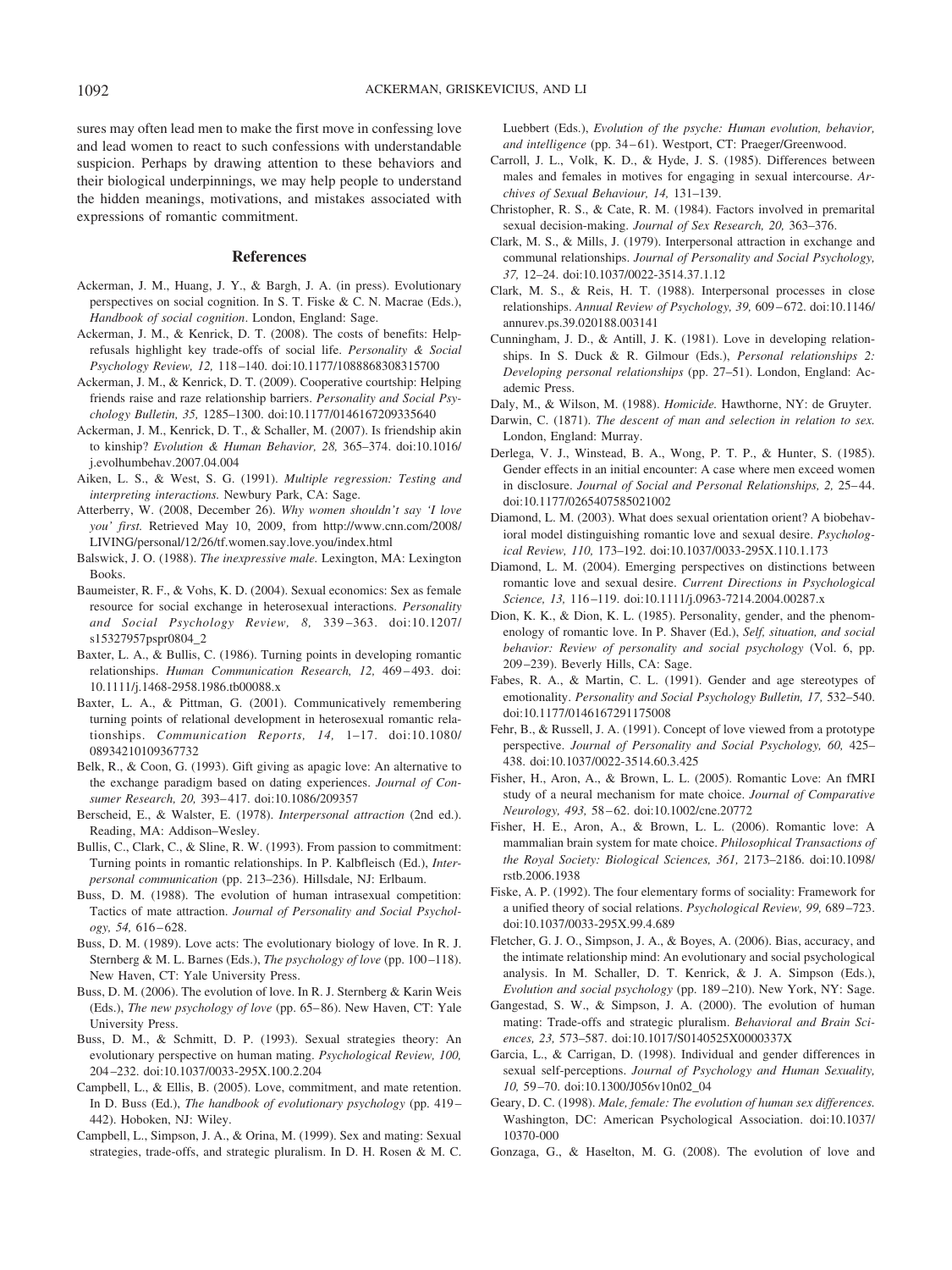long-term bonds. In J. P. Forgas & J. Fitness (Eds.), *Social relationships: Cognitive, affective, and motivational processes* (pp. 39 –53). New York, NY: Psychology Press.

- Gonzaga, G. C., Keltner, D., Londahl, E. A., & Smith, M. D. (2001). Love and the commitment problem in romantic relations and friends. *Journal of Personality and Social Psychology, 81,* 247–262. doi:10.1037/0022- 3514.81.2.247
- Gonzaga, G. C., Turner, R. A., Keltner, D., Campos, B. C., & Altemus, M. (2006). Romantic love and sexual desire in close relationships. *Emotion, 6,* 163–179. doi:10.1037/1528-3542.6.2.163
- Gonzalez, A. Q., & Koestner, R. (2006). What valentine announcements reveal about the romantic emotions of men and women. *Sex Roles, 55,* 767–773. doi:10.1007/s11199-006-9130-z
- Griskevicius, V., Cialdini, R. B., & Kenrick, D. T. (2006). Peacocks, Picasso, and parental investment: The effects of romantic motives on creativity. *Journal of Personality and Social Psychology, 91,* 63–76. doi:10.1037/0022-3514.91.1.63
- Griskevicius, V., Tybur, J. M., Gangestad, S. W., Perea, E. F., Shapiro, J. R., & Kenrick, D. T. (2009). Aggress to impress: Hostility as an evolved context-dependent strategy. *Journal of Personality and Social Psychology, 96,* 980 –994. doi:10.1037/a0013907
- Griskevicius, V., Tybur, J. M., Sundie, J. M., Cialdini, R. B., Miller, G. F., & Kenrick, D. T. (2007). Blatant benevolence and conspicuous consumption: When romantic motives elicit costly displays. *Journal of Personality and Social Psychology, 93,* 85–102. doi:10.1037/0022- 3514.93.1.85
- Grossman, M., & Wood, W. (1993). Sex differences in intensity of emotional experience: A social role interpretation. *Journal of Personality and Social Psychology, 65,* 1010 –1022. doi:10.1037/0022- 3514.65.5.1010
- Haselton, M. G., & Buss, D. M. (2000). Error management theory: A new perspective on biases in cross-sex mind reading. *Journal of Personality and Social Psychology, 78,* 81–91. doi:10.1037/0022-3514.78.1.81
- Haselton, M. G., & Nettle, D. (2006). The paranoid optimist: An integrative evolutionary model of cognitive biases. *Personality and Social Psychology Review, 10,* 47– 66. doi:10.1207/s15327957pspr1001\_3
- Hatfield, E. (1988). Passionate and companionate love. In R. J. Sternberg & M. L. Barnes (Eds.), *The psychology of love* (pp. 191–217). New Haven, CT: Yale University Press.
- Hatfield, E., & Rapson, R. L. (1993). *Love, sex, and intimacy: Their psychology, biology, and history.* New York, NY: HarperCollins.
- Hendrick, S. S., & Hendrick, C. (1986). A theory and method of love. Journal of Personality and Social Psychology, 50, 392-402. doi: 10.1037/0022-3514.50.2.392
- Hill, S. E., & Reeve, H. K. (2004). Mating games: The evolution of human mating transactions. *Behavioral Ecology, 15,* 748 –756. doi:10.1093/ beheco/arh073
- Jackson, J., & Kirkpatrick, L. (2007). The structure and measurement of human mating strategies: Toward a multidimensional model of sociosexuality. *Evolution and Human Behavior, 28,* 382–391. doi:10.1016/ j.evolhumbehav.2007.04.005
- Kenrick, D. T. (2006). A dynamical evolutionary view of love. In R. J. Sternberg & K. Weis (Eds.), *The new psychology of love* (pp. 15–34). New Haven: Yale University Press.
- Kenrick, D. T., Griskevicius, V., Neuberg, S. L., & Schaller, M. (2010). Renovating the pyramid of needs: Contemporary extensions built upon ancient foundations. *Perspectives in Psychological Science, 5,* 292–314. doi:10.1177/1745691610369469
- Kenrick, D. T., Groth, G. E., Trost, M. R., & Sadalla, E. K. (1993). Integrating evolutionary and social exchange perspectives on relationships: Effects of gender, self-appraisal, and involvement level on mate selection criteria. *Journal of Personality and Social Psychology, 64,* 951–969. doi:10.1037/0022-3514.64.6.951

Kenrick, D. T., Li, N. L., & Butner, J. (2003). Dynamical evolutionary

psychology: Individual decision rules and emergent social norms. *Psychological Review, 110,* 3–28. doi:10.1037/0033-295X.110.1.3

- Kenrick, D. T., Sadalla, E. K., Groth, G., & Trost, M. R. (1990). Evolution, traits, and the stages of human courtship: Qualifying the parental investment model. *Journal of Personality, 58,* 97–116. doi:10.1111/j.1467- 6494.1990.tb00909.x
- Kenrick, D. T., & Trost, M. R. (1989). A reproductive exchange model of heterosexual relationships. In C. Hendrick (Ed.), *Close relationships* (pp. 92–118). Newbury Park, CA: Sage.
- Knox, D., & Sporakowski, M. J. (1968). Attitudes of college students toward love. *Journal of Marriage and the Family, 30, 638-642*. doi: 10.2307/349508
- Li, N. P., Bailey, J. M., Kenrick, D. T., & Linsenmeier, J. A. (2002). The necessities and luxuries of mate preferences: Testing the trade-offs. *Journal of Personality and Social Psychology, 82,* 947–955. doi: 10.1037/0022-3514.82.6.947
- Li, N. P., & Kenrick, D. T. (2006). Sex similarities and differences in preferences for short-term mates: What, whether, and why. *Journal of Personality and Social Psychology, 90,* 468 – 489. doi:10.1037/0022- 3514.90.3.468
- Lieberman, D., Tooby, J., & Cosmides, L. (2003). Does morality have a biological basis? An empirical test of the factors governing moral sentiments relating to incest. *Proceedings of the Royal Society of London B, 270,* 819 – 826. doi:10.1098/rspb.2002.2290
- Maner, J. K., Gailliot, M. T., Rouby, D. A., & Miller, S. L. (2007). Can't take my eyes off you: Attentional adhesion to mates and rivals. *Journal of Personality and Social Psychology, 93,* 389 – 401. doi:10.1037/0022- 3514.93.3.389
- Maner, J. K., Kenrick, D. T., Becker, D. V., Robertson, T. E., Hofer, B., Neuberg, S. L., ... Schaller, M. (2005). Functional projection: How fundamental social motives can bias interpersonal perception. *Journal of Personality and Social Psychology, 88,* 63–78. doi:10.1037/0022- 3514.88.1.63
- Medora, N. P., Larson, J. H., Hortacsu, N., & Dave, P. (2002). Perceived attitudes towards romanticism: A cross-cultural study of American, Asian-Indian, and Turkish young adults. *Journal of Comparative Family Studies, 33,* 155–178.
- Metts, S. (2004). First sexual involvement in romantic relationships: An empirical investigation of communicative framing, romantic beliefs, and attachment orientation in the passion turning point. In J. H. Harvey, A. Wenzel, & S. Sprecher (Eds.), *The handbook of sexuality in close relationships* (pp. 135–158). Mahwah, NJ: Erlbaum.
- Miller, G. F. (2000). *The mating mind: How sexual choice shaped the evolution of human nature.* New York, NY: Doubleday.
- Morgan, B. S. (1976). Intimacy of disclosure topics and sex differences in self-disclosure. *Sex Roles, 2,* 161–167. doi:10.1007/BF00287248
- Notarius, C. I., & Johnson, J. S. (1982). Emotional expression in husbands and wives. *Journal of Marriage and Family, 44,* 483– 489. doi:10.2307/ 351556
- Pawlowski, B., & Dunbar, R. I. M. (1999). Impact of market value on human mate choice decisions. *Proceedings of the Royal Society: Biological Sciences, 266,* 281–285. doi:10.1098/rspb.1999.0634
- Pellegrini, R. J. (1978). Sex differences in the perception of romantic love–mate attraction. *Perceptual and Motor Skills, 47,* 1089 –1090.
- Peplau, L. A. (2003). Human sexuality: How do men and women differ? *Current Directions in Psychological Science, 12,* 37– 40. doi:10.1111/ 1467-8721.01221
- Peplau, L. A., & Gordon, S. L. (1985). Women and men in love: Gender differences in close heterosexual relationships. In V. E. O'Leary, R. K. Unger, & B. S. Wallston (Eds.), *Women, gender and social psychology* (pp. 257–291). Hillsdale, NJ: Erlbaum.
- Pines, A. M. (1998). *Romantic jealousy: Causes, symptoms, cures.* New York, NY: Routledge.
- Regan, P. C. (1998). What if you can't get what you want? Willingness to